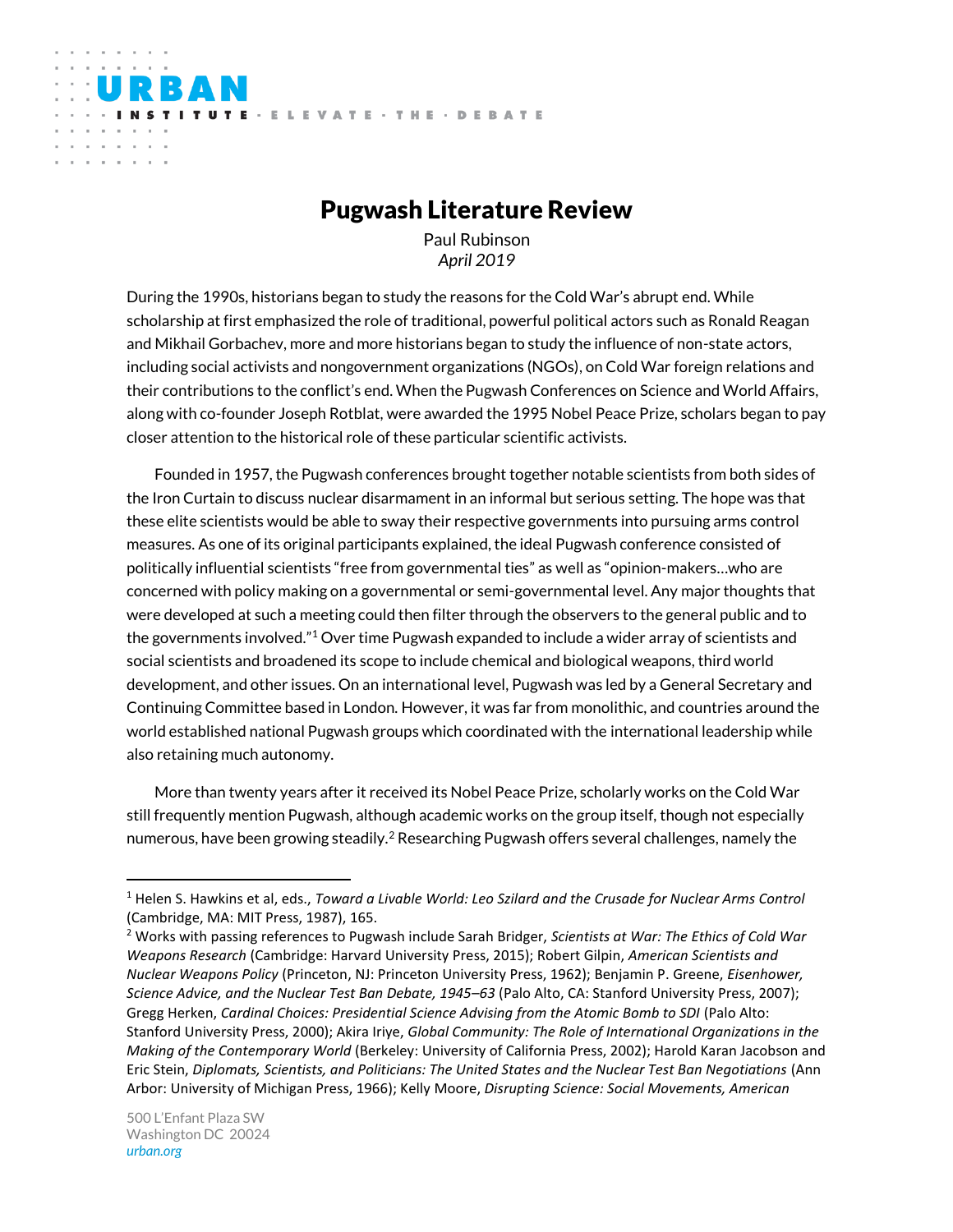private, almost secretive nature of the conferences; the confusing structure of the organization; the lack of an institutional archive; and the reluctance of policymakers to credit activists and outsiders like Pugwash with shaping foreign policy all stand in the way of a comprehensive understanding of the group and its influence. Nevertheless, scholarly attention to Pugwash has reached a point where several themes can be discerned. Pugwash appears most prominently in histories that examine the antinuclear movement's effects on the nuclear arms race as well as scientists' efforts at antinuclear activism. More recent works have shifted the emphasis toward the transnational aspects of Pugwash—as well as the ways in which the various Pugwash national groups worked with (and against) their respective governments—while others study the effects of communism and anticommunism on the conferences. Funding, meanwhile, has been an overlooked theme in Pugwash scholarship, particularly surprising for an issue that has caused the group so much anxiety throughout its history. In Rotblat's first institutional history of Pugwash, published on the tenth anniversary of the first meeting (a second was published on the fifteenth anniversary), he discusses funding in some detail, including a large section titled "Financial Problems."<sup>3</sup> Yet few historians have studied the organization's funding in any comprehensive way. Instead one must turn to the archives, where substantial information can be found.

#### Participants' Histories and Pugwash's Achievements

The initial histories of the Pugwash conferences were crafted by Rotblat, one of the group's founders and, to many, its heart and soul. According to Rotblat, the push for a meeting of scientists began in the mid-1950s following the development of thermonuclear weapons and the concurrent fallout scare. The British philosopher and antinuclear activist Bertrand Russell began to circulate a manifesto calling upon governments to renounce nuclear weapons; the manifesto gained substantial traction when Albert Einstein added his name to it just days before his death. Rotblat, a naturalized British physicist who had fled Poland during World War II, knew Russell and also signed the so-called Russell-Einstein Manifesto. A section of the statement, added by the French scientist Frederic Joliot-Curie, declared that "Scientists should assemble" in order to use their expertise and international perspective to help stem the nuclear arms race. Russell then asked Rotblat to organize a scientists' conference in this vein, which in turn required him to find a suitable location. The organizers received an invitation from the government of India, but the conference, scheduled for December 1956, had to be cancelled because of the Suez crisis and the Soviet invasion of Hungary. By the time planning and fundraising for the conference resumed, India had bowed out of consideration. Rotblat, meanwhile, had sent letters to "a number of wealthy people in various countries asking for financial support" but received only a depressing mix of "small contributions" and outright refusals. Fortunately for the scientists, both Aristotle Onassis and Cyrus Eaton eventually made offers to fund and host a conference in 1957, though each man wanted to dictate its location. Eaton's offer (which the scientists soon accepted) required that the meeting be held in the resort town of Pugwash, Nova Scotia, where Eaton maintained a country lodge. (Onassis insisted on Monaco, though I have seen no explanation of why Eaton's offer was preferred to Onassis'.) Eaton,

*Scientists, and the Politics of the Military, 1945–1975* (Princeton, NJ: Princeton University Press, 2008); and Ronald Powaski, *March to Armageddon: The United States and the Nuclear Arms Race, 1939 to the Present*  (New York: Oxford University Press, 1987).

<sup>3</sup> Joseph Rotblat, *Pugwash: The First Ten Years* (London: Heinemann, 1967), 143.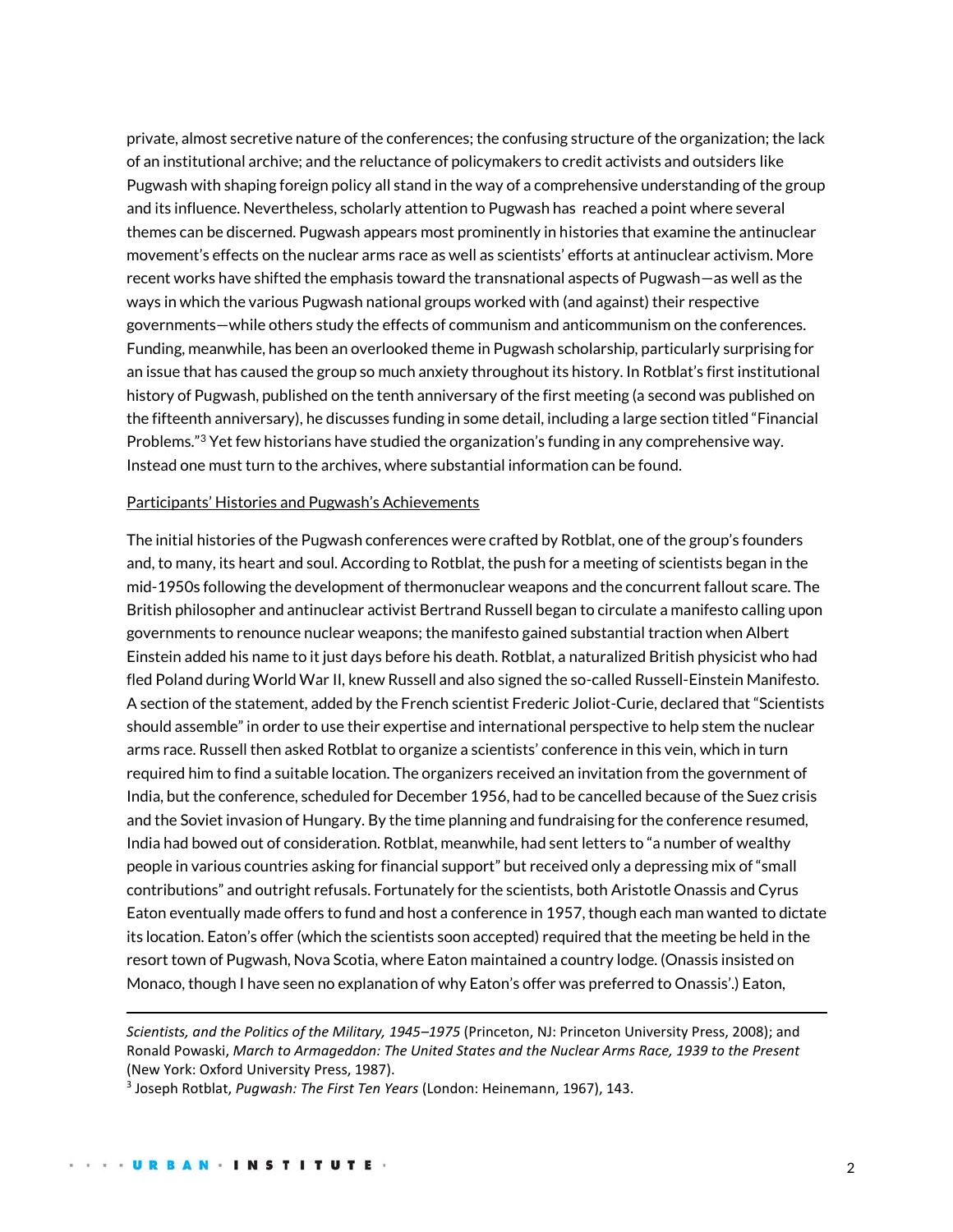invariably described in Pugwash literature as a "wealthy industrialist," had interests in coal, iron, steel, and the Chesapeake-Ohio railway, but unlike other millionaire capitalists, Eaton advocated accommodation with the Soviet Union in the interests of avoiding nuclear war, a stance that would eventually elicit suspicion toward the Western scientists of Pugwash. His money nevertheless paid for the first conference's travel expenses, hospitality, and housing, though the participants coordinated everything on their own. According to Rotblat, Eaton's "generous hospitality" helped the atmosphere, and the meeting proved so successful that participants eagerly suggested convening a second gathering. When the decision was made to continue the meetings on an annual basis, Rotblat became the group's Secretary General.<sup>4</sup>

Rotblat's histories, which tend toward dry summaries of conferences, shy away from declaring Pugwash's influence on geopolitics. "In the highly complex problems discussed in Pugwash, where so many diverse factors interact," he writes, "it is impossible to measure the influence exerted by any single factor." He adds, however, that outsiders have credited Pugwash with bringing the superpowers closer together as well as enabling the 1963 Limited Test Ban Treaty (LTBT).<sup>5</sup> Other accounts by Pugwash participants and even scientists not involved in the conferences echo this claim, and also add the 1968 Nuclear Nonproliferation Treaty (NPT) and the 1972 Antiballistic Missile (ABM) Treaty to the list of Pugwash's achievements. Both primary and secondary sources offer substantial evidence to support the claim that Pugwash played a significant role in enabling the LTBT and ABM, but rather little evidence exists on to support the NPT claim.

Examining the treatment of the LTBT in the memoirs of US presidential science advisors and other important scientists shows just how close Pugwash participants could get to US policymakers. Jerome Wiesner, a member of the President's Science Advisory Committee under President Eisenhower, had not heard of Pugwash conferences until he attended one, but found himself "in total agreement with their view." In his memoirs, he claimed that the group brought sanity to bilateral talks when the Cold War was at its worst. Though no one could overcome the deep suspicions held by each side, Pugwash did better than most diplomatic efforts, and convinced scientists of the role they could play in achieving arms control. After returning from a Pugwash conference, Wiesner reported to Eisenhower his confidence that a nuclear test ban would not put the country in danger. Wiesner then served as President Kennedy's Presidential Science Advisor, and credited Pugwash discussions (particularly those at the late November/early December 1960 Moscow meeting) with enabling the LTBT. At the Moscow conference—the first held in the Soviet Union—the Soviet representatives were impressed that the incoming president's personal science advisor was in attendance. After Wiesner met with Deputy

<sup>4</sup> Rotblat, *Pugwash: The First Ten Years*, 13–16; Rotblat, *Scientists in the Quest for Peace: A History of the Pugwash Conferences* (Cambridge, MA: MIT Press, 1972); Rotblat, "The Early Days of Pugwash," *Physics Today*, Vol. 54 no. 6 (June 1, 2001), 50–55. See also Andrew Brown, *Keeper of the Nuclear Conscience: The Life and Work of Joseph Rotblat* (Oxford: Oxford University Press, 2012), 124–26; and Martin Underwood, *Joseph Rotblat: A Man of Conscience in the Nuclear Age* (Brighton: Sussex Academic Press, 2009), 42–61. For a relatively early history of Pugwash, see Leonard Schwartz, "Perspective on Pugwash," *International Affairs*, Vol. 43 no. 3 (July 1967), 498–515.

<sup>5</sup> Rotblat, *Scientists in the Quest for Peace*, xviii.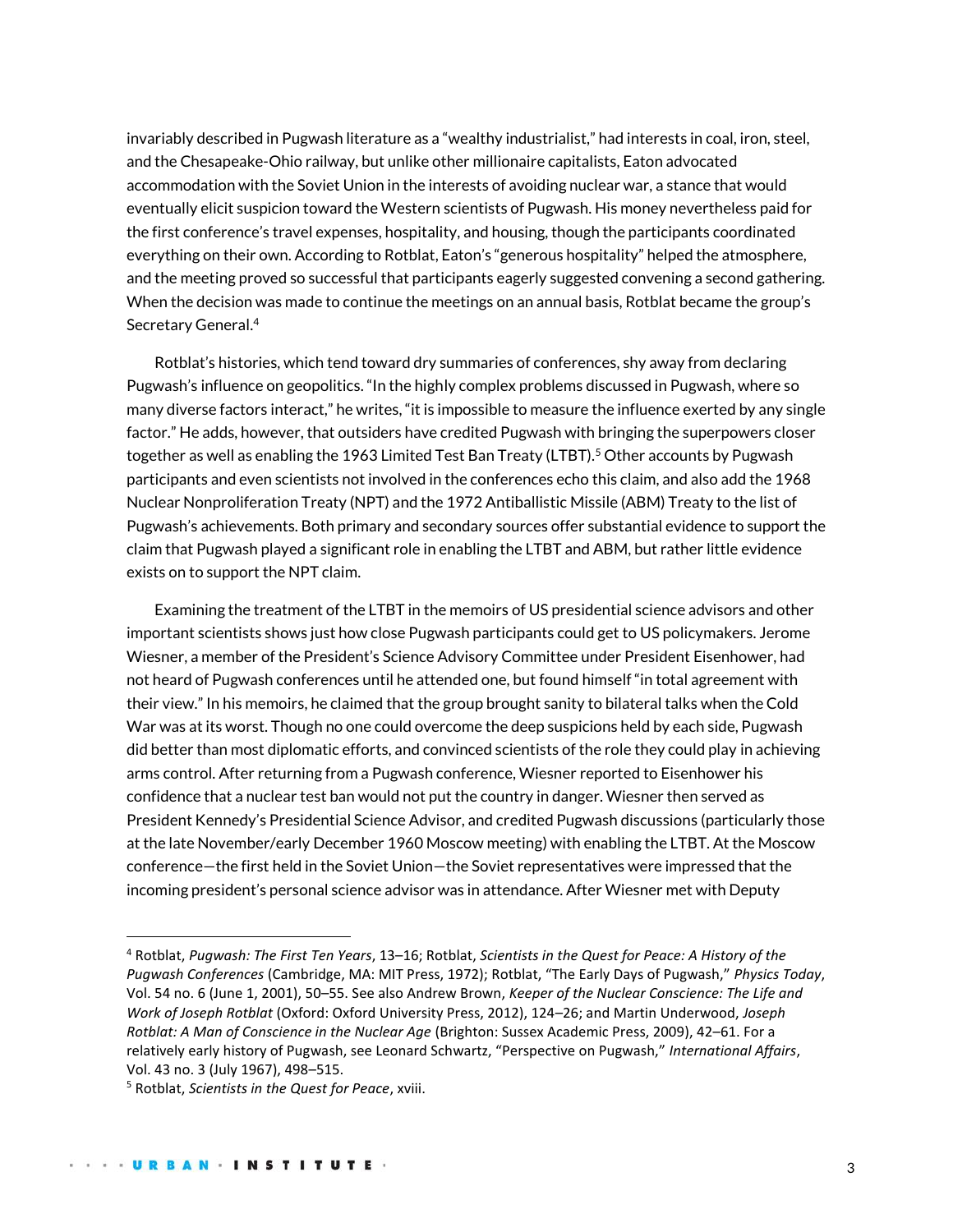Foreign Minister Kuznetsov, the Soviets agreed to release US pilots who had been imprisoned in the Soviet Union, a gesture that US participants took as a demonstration of how seriously the Soviets took the meetings.<sup>6</sup>

Wiesner and other Pugwash scientists could discuss the technical issues of test ban monitoring with their Soviet counterparts. Given the large geographical sizes of the United States and Soviet Union, lowyield underground nuclear tests would be nearly indistinguishable from earthquakes. Each side therefore recognized the need for a way of determining whether a seismic event was a natural geologic disturbance or a clandestine nuclear test. The United States proposed that each side be allowed a number of on-site inspections each year; if instruments in the United States registered a suspicious disturbance, US monitoring teams could inspect the Soviet site in person (and vice versa). Although the Soviets insisted, almost to the point of paranoia, that the number of inspections be as close to zero as possible, Wiesner's discussions with Soviet scientists enabled him to relay the number of inspections that President Kennedy was comfortable with (first five, then just three, which was still unappealing to the Soviets). In his letter supporting Pugwash's nomination for the Nobel Peace Prize, Wiesner refers to these discussions as "very important to me in my efforts to achieve a nuclear test ban and reduce sources of international friction."<sup>7</sup> When the Soviets continued to balk at on-site inspections, Pugwash scientists offered a technological solution to the problem. Glenn Seaborg, the head of the Atomic Energy Commission during the 1960s and not himself a Pugwash scientist, credits the group's idea of using so-called black box seismic detectors in lieu of manned inspections as a breakthrough that showed the Soviet side "loosening" its demands. In a relatively rare moment of publicity, the *New York Times*  even mentioned the black box proposal, since the issue of inspections and Soviet reluctance to admit foreign officials into its nuclear testing facilities were widely seen as the last obstacles to a treaty. In fact, the black boxes were not ultimately used; rather, their feasibility made it impossible for the Soviets to continue to use disagreements over inspections to hold up the treaty. With the Soviets' concerns about sovereignty addressed through private Pugwash discussions about test detection as well as public awareness of the black box option, negotiations quickly resumed, and the superpowers signed the LTBT in August 1963.<sup>8</sup>

Contemporary accounts of Pugwash given by its participants can also be found in *The Bulletin of the Atomic Scientists*, edited by the biophysicist Eugene Rabinowitch, who served on the Continuing Committee for fifteen years and as Pugwash president from 1969 to 1970. Though supportive of arms control measures, Rabinowitch also advocated expanding Pugwash's reach to include the technological development of Third World nations in cooperation with the Soviet Union. This viewpoint occasionally brought him into conflict with other members of Pugwash who preferred the group's traditional focus on nuclear disarmament. MIT physicist Bernard Feld, who edited the *BAS* after Rabinowitch, also served as head of US Pugwash. The *BAS* covered Pugwash in a conventional way, recounting the group's history, goals, and achievements, but also included papers based on Pugwash discussions from a wide

<sup>6</sup> Walter Rosenblith, ed., *Jerry Wiesner: Scientist, Statesman, Humanist* (Cambridge, MA: MIT Press), 260–63, 277.

<sup>7</sup> Rosenblith, ed., *Jerry Wiesner*, 509.

<sup>8</sup> Glenn T. Seaborg, *Kennedy, Khrushchev, and the Test Ban* (Berkeley: UC Press, 1981), 177.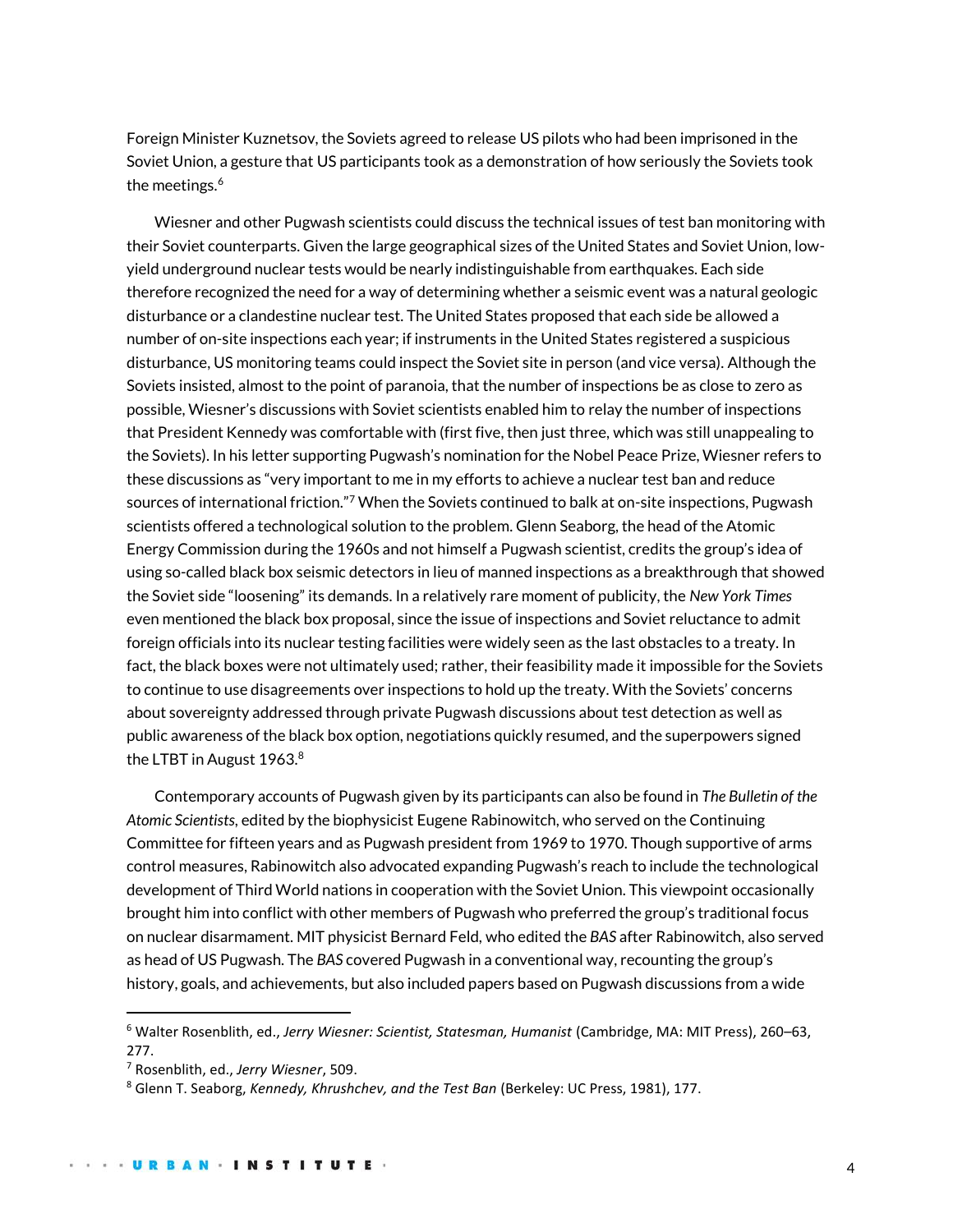array of participants.<sup>9</sup> Other archival materials include the *Pugwash Newsletter* and the conference proceedings, which can be found at a number of university libraries across the country.

Most Pugwash histories focus on the late 1950s and early 1960s, when the Cold War was at its most tense and transnational cooperation was relatively rare. However, the group appears to have retained influence in later years. US government scientist Herbert York took part in Pugwash conferences during the late 1960s and 1970s and writes that U.S. Pugwash scientists were assigned as official delegates in antisatellite weapons negotiations with the Soviets. Furthermore, at a 1969 Pugwash meeting, York served on the working group on the "reduction and elimination of nuclear weapons and delivery systems," particularly ABMs and multiple independent re-entry vehicles, and found the Soviets open to the idea of limiting such weapons. Soon after this conference, the United States and the Soviet Union announced the beginning of SALT talks, which York credits as a direct result of the 1969 Pugwash discussions.<sup>10</sup> Although no other source has made a direct connection between Pugwash and antisatellite negotiations, York's point about Pugwash's influence on Soviet views of ABMs is supported by several secondary sources (discussed below).

At other times, Pugwash's influence appears less definite. The physicist Leo Szilard, an enthusiastic participant at the first Pugwash conference, located the value of Pugwash in the "informal discussions, in which a man would listen and then respond with a frown or a smile without having to say anything." Such conversations allowed each side to explore the minds of their foreign counterparts. After the first conference, Szilard wrote that Pugwash may have been helpful in reducing tension between the US and Soviet Union, but that the meetings could do more if they were smaller, more focused, and had more influential people in attendance. He also frequently complained about time spent—wasted, in Szilard's view-drafting an official public statement for each conference.<sup>11</sup>

Not every scientist found Pugwash so useful. After attending a 1988 Pugwash conference in Russia, Soviet physicist Andrei Sakharov described the proceedings as "mediocre" and lacking "an objective, scholarly approach." He deemed the scientists "self-absorbed, without a direct link to government or to the media." He concluded, "let Pugwash do its work. But without me!"<sup>12</sup> Such a verdict is somewhat surprising given that during the late 1980s, Soviet Pugwash scientists were, according to several scholars discussed below, heavily influential with Soviet leader Mikhail Gorbachev. Perhaps Pugwash scientists hid their influence too well.

<sup>9</sup> See, for example, Eugene Rabinowitch, "Pugwash: History and Outlook," *Bulletin of the Atomic Scientists*, Vol. XIII no. 7 (September 1957), 243.

<sup>&</sup>lt;sup>10</sup> Herbert York, Making Weapons, Talking Peace: A Physicist's Odyssey from Hiroshima to Geneva (New York: Basic Books, 1987), 223, 249, 277.

<sup>11</sup> Hawkins et al., eds., *Toward a Livable World*, 159, 175, 187, 196–97.

<sup>12</sup> Andrei Sakharov, *Moscow and Beyond: 1986 to 1989* (New York: Knopf, 1991), 64. Eisenhower's science advisor, George Kistiakowsky, was similarly skeptical of Pugwash at first but later attended the conferences. See Kistiakowsky, *A Scientist at the White House: The Private Diary of President Eisenhower's Special Assistant for Science and Technology* (Cambridge: Harvard University Press, 1976).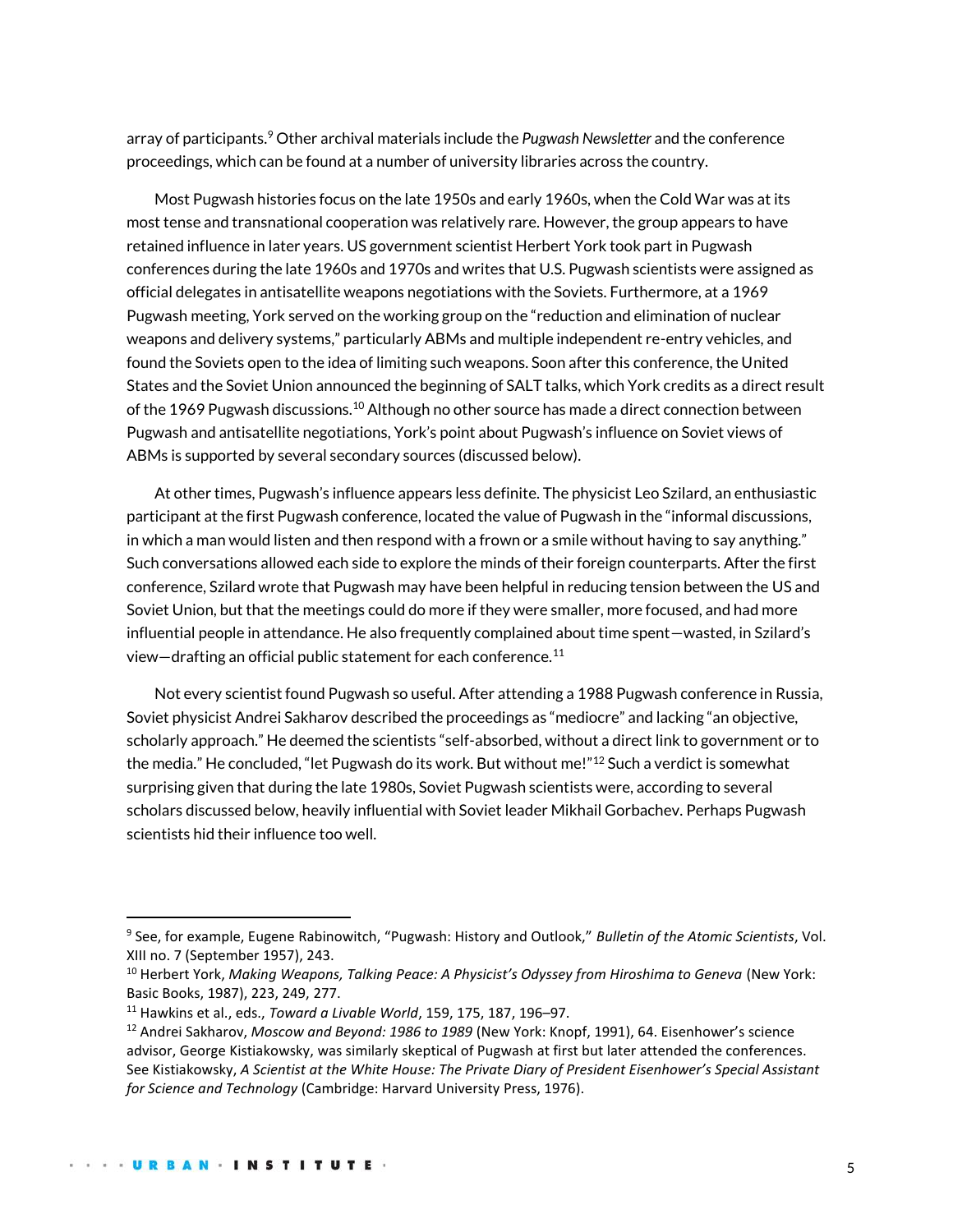#### Secondary Sources

Sakharov's skepticism of, and policymakers' silence on, Pugwash is not reflected in secondary works by historians and political scientists, which largely confirm the primary accounts' claims of Pugwash's achievements. Matthew Evangelista's *Unarmed Forces*, which appeared a few years after Pugwash's Nobel Prize award, remains the most groundbreaking work on Pugwash. In it, Evangelista found that a transnational movement like Pugwash could be more effective in influencing Soviet policy because of the structure of the authoritative Soviet government. In the United States, groups like Pugwash struggled to be heard above the din of well-funded lobbies and organizations that drowned out the peace movement. But in the Soviet Union, where dissent was punished and fewer voices could reach policymakers, Pugwash scientists managed to make themselves heard by Nikita Khrushchev, Leonid Brezhnev, and Mikhail Gorbachev, who were especially open to the views of transnational scientists. Soviet representatives at Pugwash therefore had access to Soviet policymakers, making them quite influential during the 1960s and 1980s. $13$ 

Evangelista, working with Soviet sources, devotes much attention to Pugwash and the ABM Treaty and concludes that Soviet scientists were "crucial" to the agreement. As early as January 1964, when US scientist Jack Ruina presented a paper on ABM limitation at a Pugwash conference, US Pugwashites noticed a change in their Soviet counterparts regarding ABMs, who had initially thought that defensive missiles were ideal for achieving peace (the Soviet government, it should be noted, claimed to have ABM deployments ready.) According to the Soviets, the presence of ABMs would force an aggressor to reconsider a nuclear attack since their missiles might not reach their targets and they would face massive retaliation. One notable dissenter from this view was the Soviet scientist M.D. Millionshikov, who felt that ABMs were ineffective. By the time of a 1967 Pugwash meeting, many Soviet scientists had come around to Millionshikov's point of view and opposed ABMs, noting that US scientists had convinced them that a nation which possessed defensive missiles might feel emboldened to launch a first strike without fear of retaliation. These statements were made publicly, in the newspapers *Pravda Ukrainy* and *Izvestia*, as well as in academic journals published by Soviet institutes. Vasilii Emel'ianov stated that the 1969 Pugwash conference in Sochi was most crucial in cementing scientific opposition to ABM; there the Soviet and US scientists issued a communiqué opposing ABMs on the grounds that they would destabilize deterrence, the original argument made by US scientists.<sup>14</sup>

Evangelista has painstakingly teased out how these sentiments made their way from Pugwash to Brezhnev. Millionshikov was close to Prime Minister Alexei Kosygin through his duties as a vice president of the Soviet Academy of Sciences (SAS). Apparently Millionshikov discussed his objections to ABMs at a New Year's party he attended with Kosygin. Academician Vladimir Kirillin, also a vice president at the SAS and head of the 1963 Soviet Pugwash delegation, passed on Millionshikov's objections to Kosygin. Furthermore, Kosygin's daughter, Dr. Liudmila Gvishiani, had attended the Sochi Pugwash conference as well as two subsequent meetings; her husband, a deputy at the State

<sup>&</sup>lt;sup>13</sup> Matthew Evangelista, *Unarmed Forces: The Transnational Movement to End the Cold War (Ithaca: Cornell* University Press, 1999), 8, 20, 33, 203, 209.

<sup>14</sup> Evangelista, *Unarmed Forces*, 222–24.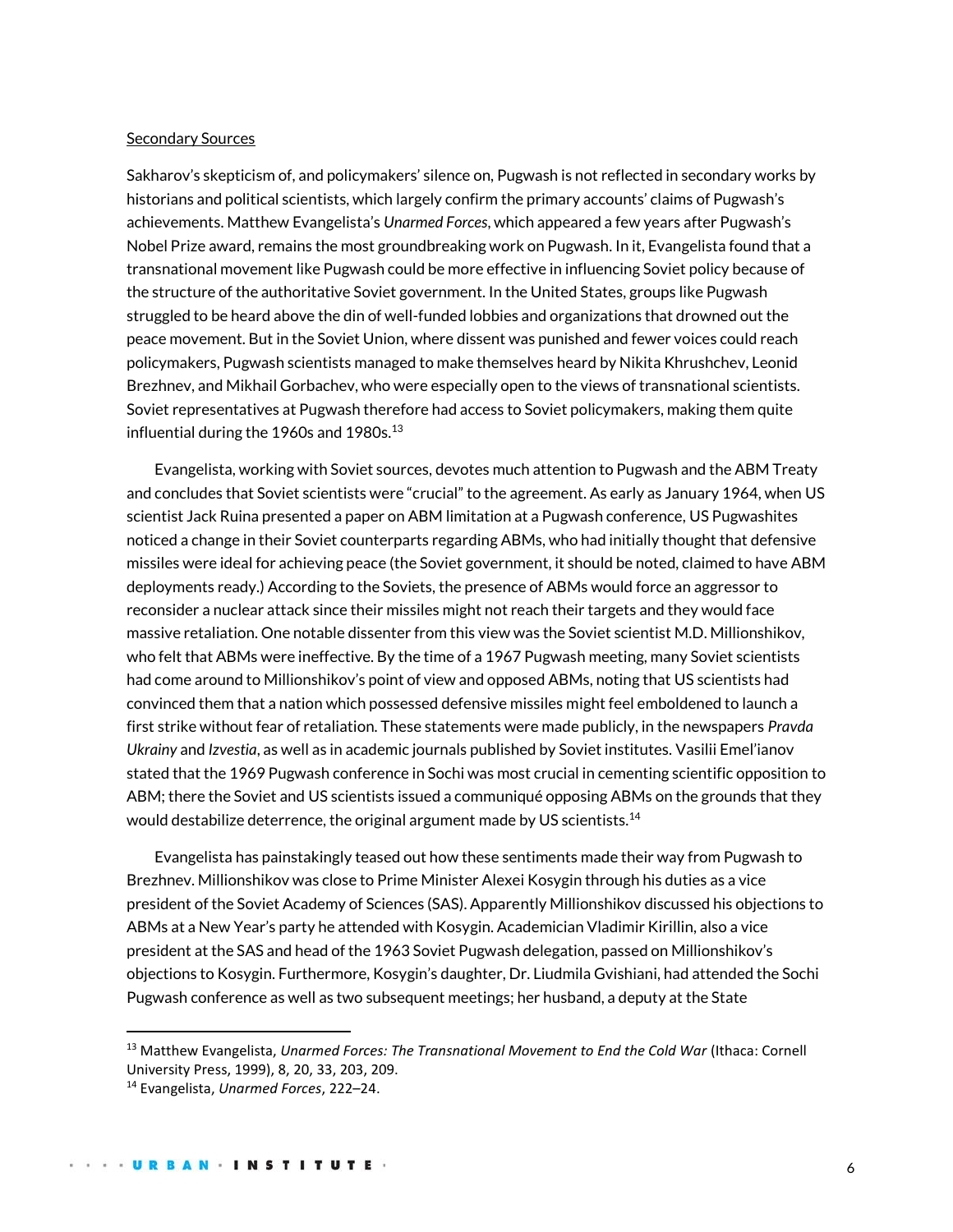Committee on Science and Technology, also told Kosygin about the merits of a ban on ABMs. V.P. Pavlichenko, the SAS liaison with the Pugwash conferences, was also a KGB agent who gave reports on Pugwash to his superiors—Evangelista suggests he may have been a conduit to Kosygin and Brezhnev as well. $15$ 

Such lobbying culminated in the 1972 ABM Treaty. (Much opposition to ABMs in the United States came from scientists concerned about such missiles' dubious technical reliability , an issue which does not seem to have arisen at Pugwash conferences.) The ABM Treaty limited the US and Soviets to one deployment each, and the United States eventually abandoned its system. In a report to the SAS, Millionshikov later wrote: "Already in 1965, at a meeting in the framework of the Pugwash movement of scientists of the USA and Soviet Union, there was a detailed examination of the problem of antimissile weaponry. Possible paths to agreement on the limitations of further development of strategic weaponry and antimissile technology were discussed. The clarification of points of view on these problems allowed for better understanding of the conceptions of both sides, which turned out to be useful for working out subsequent bilateral government agreements and treaties between the USSR and USA on the limitation of systems of antimissile defense and the interim agreement on several measures in the area of limitations of strategic offensive weapons [SALT I]."<sup>16</sup>

In his massive history of the global antinuclear movement, Lawrence Wittner conducts perhaps the broadest survey of Pugwash history, including groups in the United States, Soviet Union, Great Britain, Australia, Norway, West Germany, the Netherlands, Yugoslavia, China, and Japan. Relying on a wide array of archival sources and interviews, Wittner gives Pugwash substantial credit for major Cold War achievements, specifically the LTBT and the ABM Treaty. Pugwash, according to Wittner, played an important role in keeping both sides moving toward a test ban in 1961 when the resumption of nuclear tests (ending a mutual moratorium begun in 1958) by the United States and Soviet Union threatened to scuttle official test ban negotiations altogether. With Cold War tensions escalating, Pugwash conferences remained one place where Americans and Soviets could conduct nuclear diplomacy, however informal. Wittner also covers the views of the leaders of the nonaligned movement, including Tito and Nehru, who endorsed Pugwash. Meanwhile, Western governments, including Canada and Britain, were suspicious of the Pugwash meetings, taking an adversarial approach and pressuring their scientists to push for Western Cold War interests. According to Wittner, Soviet scientists used the conferences to signal support for real arms control measures, with Khrushchev sending strong Soviet delegations to Pugwash in order to establish backchannels with the United States. Ultimately, Wittner writes, the West followed the Soviet lead: "With the Soviet, British, and U.S. governments taking the Pugwash conferences seriously, they blossomed into an important forum for discussion and agreement on measures toward decelerating and halting the nuclear arms race."<sup>17</sup>

<sup>15</sup> Evangelista, *Unarmed Forces*, 227–29.

<sup>16</sup> Evangelista, *Unarmed Forces*, 231–32.

<sup>17</sup> Lawrence Wittner, *Resisting the Bomb: A History of the World Nuclear Disarmament Movement, 1954–1970*  (Palo Alto, CA: Stanford University Press, 1997), 375–76.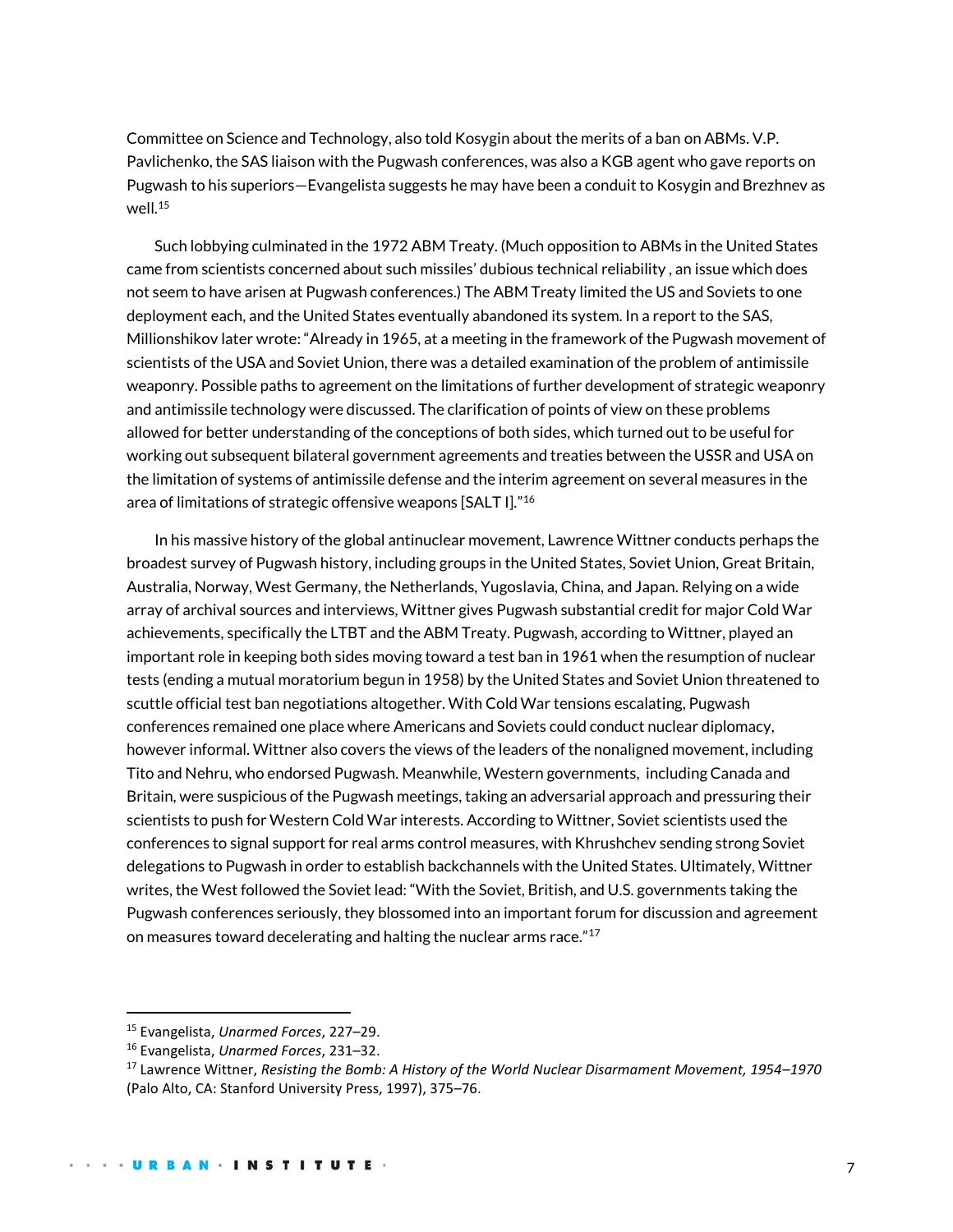Wittner heavily emphasizes the 1960 Moscow Pugwash conference, which Wiesner attended alongside future Assistant National Security Adviser Walt Rostow. With important Soviet scientists the two men discussed anti-US propaganda, the status of West Berlin, and nuclear inspections and disarmament; upon returning to Washington, they shared their findings with State Department, CIA, and White House officials. Rostow exclaimed that he had "never heard such frank treatment of extremely sensitive issues," and that the Soviets had proved that they were "serious about disarmament." The Kennedy administration regarded Pugwash highly enough to send a presidential greeting to the next meeting, while staffers at the White House and the State Department received papers from the conference. At a follow-up Pugwash meeting in Cambridge, a select group of scientists further discussed the test-ban issue, and soon after that meeting, Khrushchev agreed to accept two to three site inspections per year. Soviet, British, and US Pugwash scientists pushed their governments to pursue a test ban, a concerted effort that British science advisor Solly Zuckerman acknowledged as successful: "I was serving as an official in the days when the Partial Test Ban Treaty was concluded, [and] I can say here and now, that the pressure brought to bear by Pugwash at that time on us officials…played a real part in pushing us along [toward its conclusion]".<sup>18</sup>

Wittner also echoes York and Evangelista's claims that at Pugwash, US scientists convinced Soviet scientists to oppose ABMs on the grounds that defensive weapons would only encourage the other side to develop more offensive weapons. "Soviet scientists carried this message home and began changing the minds of Soviet policymakers," he writes, a claim based primarily on Western sources including work by Evangelista, memoirs of Pugwash participants, and interviews with Joseph Rotblat, as well as an interview with Soviet scientist Sergei Kapitza. On July 1, 1968, Brezhnev agreed to strategic arms control negotiations with the United States, which fell through after the brutal Soviet repression of the Prague Spring.<sup>19</sup> Rotblat biographers differ slightly, with Andrew Brown arguing that Pugwash had greater influence on the ABM Treaty than the LTBT, and Martin Underwood claiming that Pugwash (or Rotblat, rather) was "instrumental in achieving" the LTBT, helpful in establishing links between the United States and North Vietnam in the late 1960s, crucial in negotiations for the 1972 Biological Weapons Convention, and responsible for the ABM Treaty.<sup>20</sup>

Giving Pugwash at least partial credit for the ABM Treaty appears to be justified, but Underwood's other claims may be somewhat overstated. Encouraged by Pugwash attendee Henry Kissinger to exploit their personal acquaintance with Ho Chi Minh, Raymond Aubrac and Herbert Marcovich embarked on a secret mission for the US State Department. Because Marcovich was organizing a Pugwash symposium in Cambodia, the scientists could journey there on "Pugwash business." They reached Hanoi via Cambodia in July 1967. According to various accounts, the Frenchmen brought back assurances that the United States could assume that North Vietnam would not use a bombing pause to supply its combatants in the south. This so-called "San Antonio formula" apparently softened US

<sup>18</sup> Wittner, *Resisting the Bomb*, 375–76, 467.

<sup>19</sup> Wittner, *Resisting the Bomb*, 436–73; Wittner, *Toward Nuclear Abolition: A History of the World Nuclear Disarmament Movement, 1971 to the Present* (Palo Alto, CA: Stanford University Press, 2003), 18. <sup>20</sup> Wittner, *Resisting the Bomb*, 80, 100, 105, 111–13, 279–80, 345, 355, 376, 419, 436, 467; Brown, *Keeper of the Nuclear Conscience*, 203–04; Underwood, *Joseph Rotblat*, 57–58.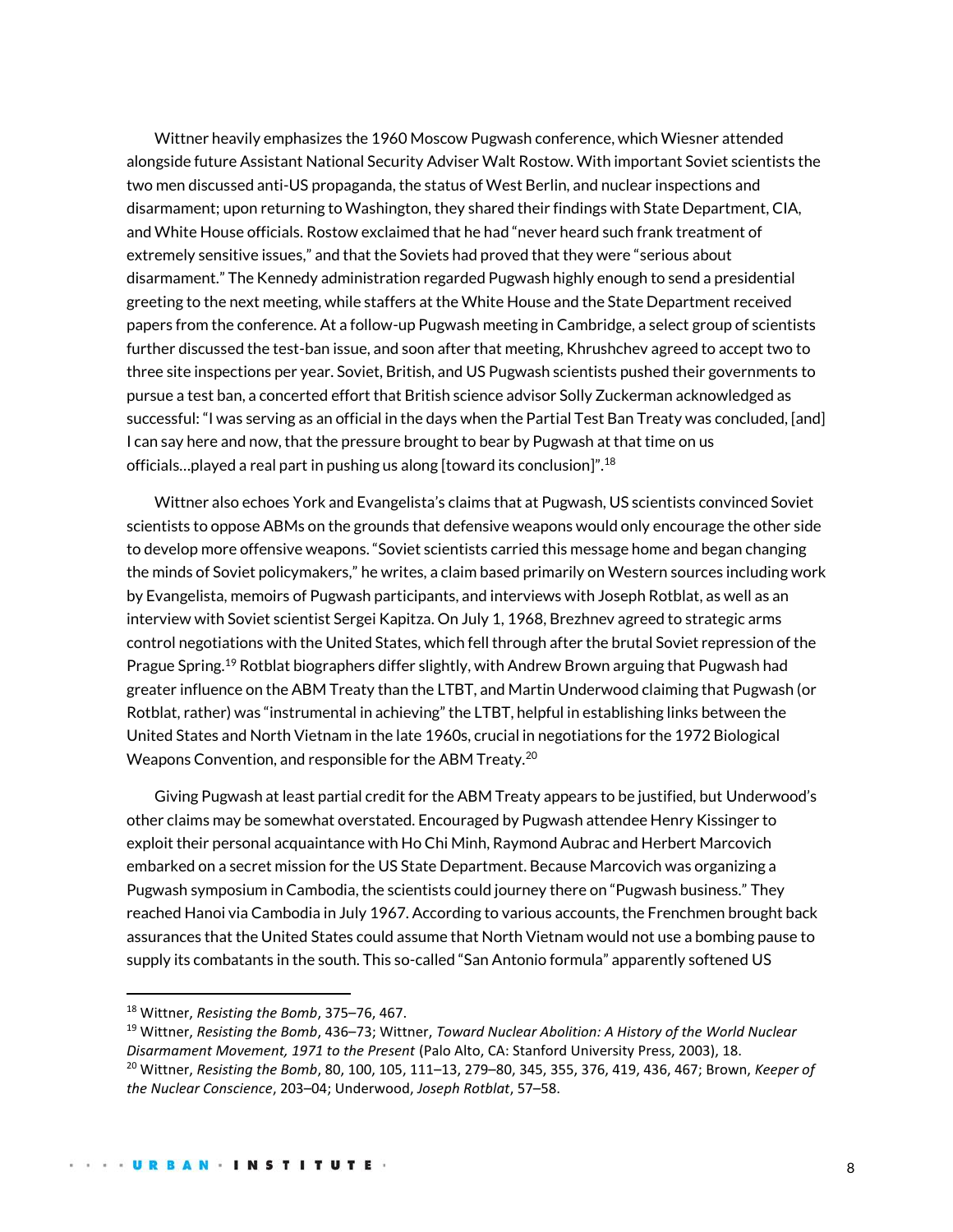reluctance to begin negotiations. Although the San Antonio plan had little immediate impact, negotiations finally began outside of Paris less than a year later.<sup>21</sup> The 1972 Biological Weapons Convention appears sporadically at best in discussions of Pugwash; even the book *Biological Weapons*, written by Pugwash delegate Jeanne Guillemin, mentions the conferences only briefly, though Evangelista notes that in September 1972, the then-chair of Soviet Pugwash included that convention in his list of Pugwash's accomplishments.<sup>22</sup> Still, although it is overstatement to say that Pugwash shaped Vietnam War negotiations and bioweapons agreements, Pugwash did broaden its efforts after the LTBT to address these issues.

Scholars have paid less attention to Pugwash's later decades, perhaps because the conferences have been accused of languishing during the 1970s.<sup>23</sup> However, a recent assessment challenges this view, arguing that government hostilities waned in the late 1960s and 1970s and that Pugwash came to be recognized as "a rare channel of East-West communication" and "a valuable site of second-track diplomacy in nuclear matters." Participants succeeded in "creating the possibility for and conditions conducive to dialogue across political and ideological divides, thus underpinning the organization's role as a place in which back channels could be forged and sustained."<sup>24</sup>

Wittner and Evangelista have directed some attention toward Pugwash in the 1980s, when both the nuclear arms race and the global nuclear disarmament movement were revived. During the 1980s, Wittner writes, Pugwash "remained the pre-eminent international nuclear disarmament organization, drawing together several thousand concerned physicists, chemists, and other researchers from more than 50 nations. Although the Pugwash movement had less of a 'cutting edge' role in the antinuclear campaign of the 1980s than it had during the late 1950s and early 1960s, it did reassert its antinuclear emphasis, sponsor working groups on avoiding nuclear war and implementing disarmament, and issue warnings about the dangers of the ongoing nuclear arms race." In the Soviet Union, Pugwash scientists showed few signs of slowing during the 1980s. The physicist Evgenii Velikhov, who, in Wittner's words, had "had a great respect for Pugwash participants," created the Committee of Soviet Scientists for Peace and Against the Nuclear Threat (CSS) in 1983. Unlike many Soviet peace groups, Velikhov's offered genuine opposition to the arms race rather than just anti-American propaganda. Another Soviet scientist, Roald Sagdeev, was part of both Pugwash and the CSS.<sup>25</sup>

<sup>21</sup> "'Secret' Mission Described," "French Engineer Silent," *New York Times*, April 5 1968; "Frenchman Took U.S. Plan To Hanoi," *New York Times*, April 9 1968; Robin Clarke, "Science and Technology Comment," from *Science Journal,* undated (probably 1968), Series IV, Addenda II, Box 7, Folder 1: General Correspondence, Eugene Rabinowitch Papers; "Minutes for the Pugwash Continuing Committee Meeting," December 10–11, 1967, Series IV, Addenda II, Box 7, Folder 5: General Correspondence, Eugene Rabinowitch Papers; George Herring, *America's Longest War: The United States and Vietnam, 1950–1975* (New York: McGraw-Hill, 1996, third edition), 196.

<sup>22</sup> Jeanne Guillemin, *Biological Weapons: From the Invention of State-Sponsored Programs to Contemporary Bioterrorism* (New York: Columbia University Press, 2005). Evangelista, *Unarmed Forces*, 146.

<sup>23</sup> Wittner, *Toward Nuclear Abolition*, 14.

<sup>24</sup> Alison Kraft, Holger Nehring, and Carola Sachse, "Introduction," *Journal of Cold War Studies*, Vol. 20 no. 1 (Winter 2018), 19.

<sup>25</sup> Wittner, *Toward Nuclear Abolition*, 222–23, 229.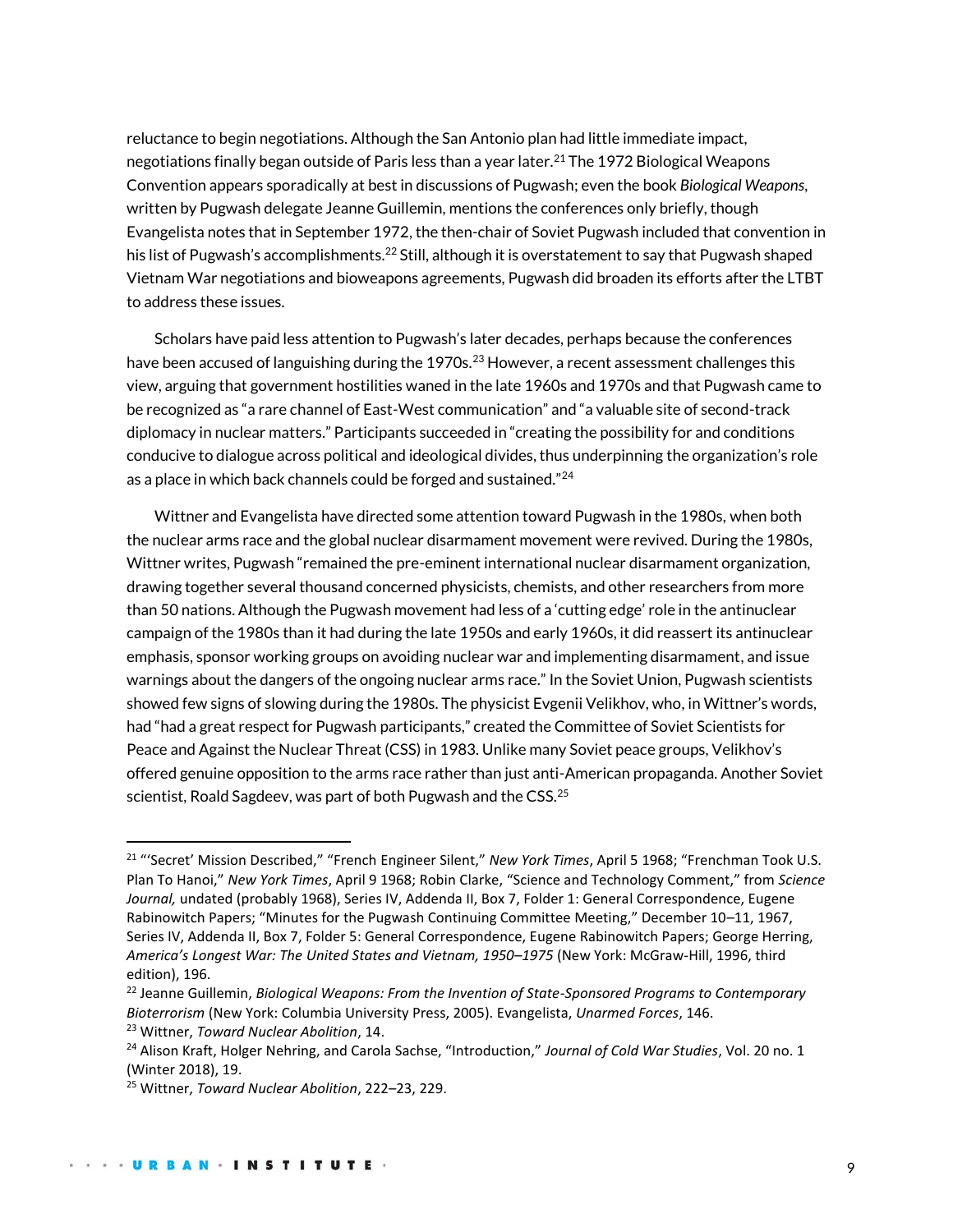The 1980s may have been the highpoint of Pugwash influence on Soviet policy, with Gorbachev telling Rotblat that Pugwash scientists (and especially his foreign policy advisors Georgi Arbatov and Velikhov, who had attended Pugwash conferences) were crucial in shaping his views against nuclear weapons. In general, according to Wittner, the antinuclear movement (including but not limited to Pugwash) heavily influenced Gorbachev's approach to the Cold War, and it seems likely that without the movement's influence, he would not have been the transformative leader that he was. He often spoke of "new thinking," a phrase that echoed the Russell-Einstein Manifesto's call for "a new way of thinking" and which to Wittner was "clearly derived from this landmark of the antinuclear campaign." Gorbachev's Foreign Secretary Eduard Shevardnadze tellingly stated that "the Russell-Einstein Manifesto offered politicians the key to the most troublesome and complex riddles of the age." Arbatov confirms that Gorbachev's new thinking largely derived from outside the Soviet Union, while Gorbachev himself credited "the joint efforts of Soviet and American scientists," a clear reference to Pugwash.<sup>26</sup> Evangelista also explains how ideas filtered from Pugwash to Gorbachev. In 1987, Gorbachev and Shevardnadze sought the views of "international experts," in Evangelista's words, and because they already had esteem for Pugwash, scientists seemed a logical choice to consult. Velikhov thus invited members of the Pugwash Study Group on Conventional Forces in Europe to a forum where Gorbachev was discussing changes in Soviet defense policy. There the Pugwash members urged substantial reductions of Soviet offensive capabilities. On a return visit the members of the study group were encouraged to write to Gorbachev with a specific plan. In October, Gorbachev received their letter, which counseled him to enact cuts deeper than he initially wanted. He responded that their analysis was "very close to our understanding of the problem," and that he would "pay great attention to the concrete ideas laid out in the memorandum attached to your letter."<sup>27</sup> Evangelista and Underwood also find that during his years in power, Soviet Pugwash scientists successfully encouraged Gorbachev to pursue troop and force reductions, including the removal of 10,000 Soviet tanks from Eastern Europe. Works by political scientists have also supported the idea that Pugwash swayed Soviet leadership toward peace in the late 1980s, though such scholarship relies mostly on the work of Evangelista and Rotblat.<sup>28</sup>

My own work, *Redefining Science*, situates the efforts of Pugwash within a Cold War dynamic that severely restricted the types of antinuclear arguments that scientists could make. Although Pugwash very much influenced the LTBT, I find that the group's adherence to a Cold War definition of objectivity limited its scientists to narrow technical arguments against nuclear weapons. Although antinuclear social activists created huge movements by opposing nuclear weapons on moral grounds, scientists who hoped to influence official policy tended to object to the weapons on strictly technical terms. These types of claims avoided "emotional" arguments in favor of technical, "objective" conclusions—that escalating the arms race would make deterrence less stable, for example—and often came down to specific, measurable data showing, for example, that underground nuclear tests by the Soviet Union

<sup>26</sup> Wittner, *Toward Nuclear Abolition*, 371–72.

<sup>27</sup> Evangelista, *Unarmed Forces*, 312–13.

<sup>28</sup> Wittner, *Toward Nuclear Abolition*, 82, 229, 372; Evangelista, *Unarmed Forces*, 312; Underwood, *Joseph Rotblat*, 59; Thomas Risse-Kappen, "Ideas Do Not Float Freely: Transnational Coalitions, Domestic Structures, and the End of the Cold War," *International Organization*, Vol. 48 no. 2 (Spring 1994), 185–214.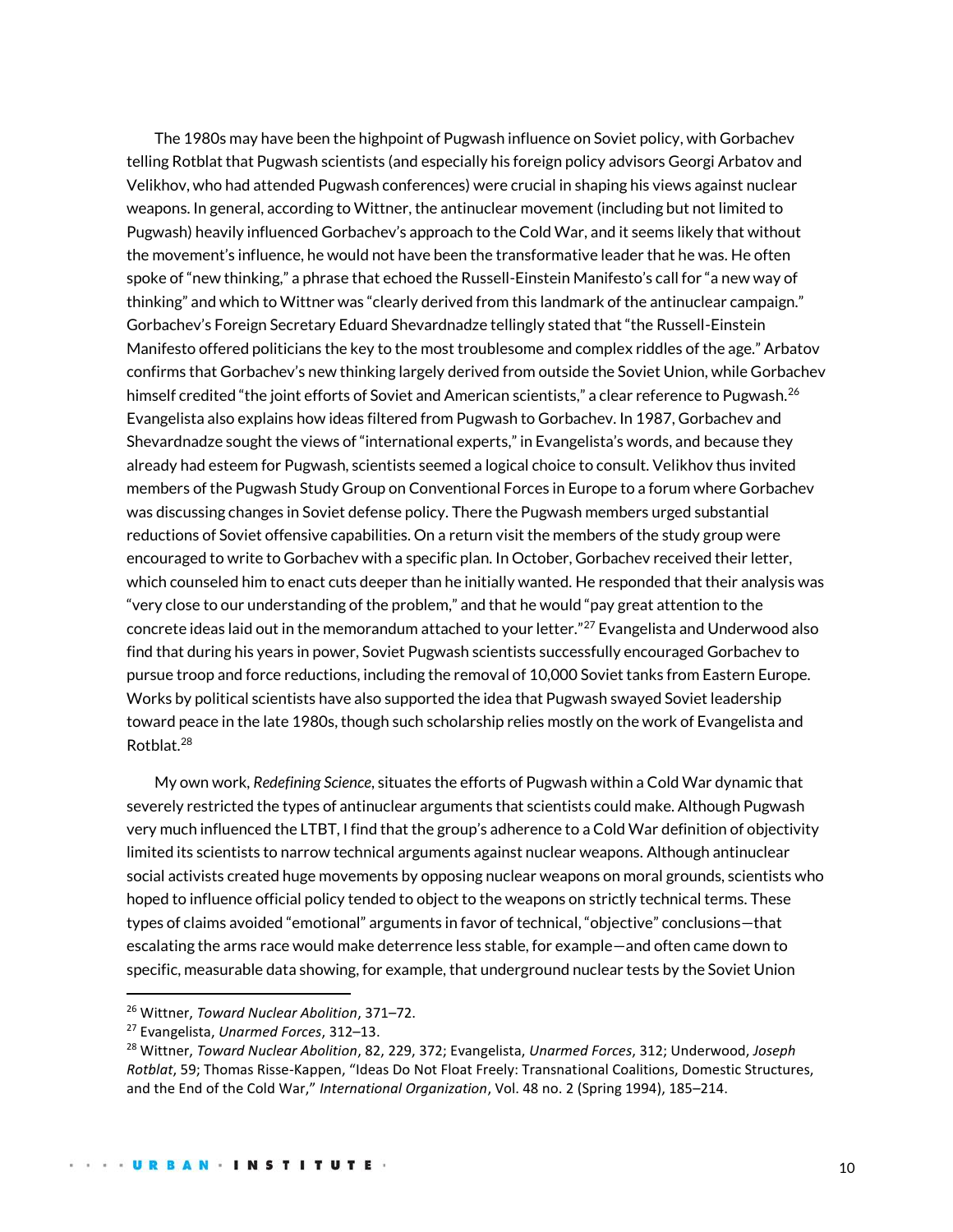could be detected. Technical arguments against nuclear weapons were effective at achieving a test ban, but the ban was far less effective than it could otherwise have been. Many in the US Senate found it difficult to believe scientists that *fewer* nuclear weapons would make the nation *more* secure, and in exchange for passing the LTBT, they required an accelerated rate of nuclear weapons development including the use of underground testing (permitted under the terms of the treaty). Although the test ban did eliminate the threat of fallout, it paradoxically led to a substantial increase in nuclear testing. After the signing of the test ban, Pugwash found itself without a goal and unsuccessfully tried to reformulate itself, taking on issues from third world development to ending the Vietnam War.<sup>29</sup> Alison Kraft has identified other changes in Pugwash after the LTBT, particularly a shift away from US-Soviet issues and toward European concerns such as the future of East and West Germany. In addition, new types of experts, such as lawyers and economists, began to attend Pugwash meetings to inform discussions on the German question.<sup>30</sup>

In contrast to most works that discuss Pugwash, a harsh assessment of the group's goals appeared recently in the *Journal of Cold War Studies*. The journal editors saw the nuclear-free world that was Pugwash's goal as far more dangerous than peaceful. With nations disarmed, hostile states could quickly re-build nuclear weapons. The permanent abolition of nukes is, therefore, "only an illusion." The goals of Pugwash (and other antinuclear groups) "have been deeply misguided," journal editor Mark Kramer writes.<sup>31</sup> Although this statement does not deny Pugwash's ability to influence policy, it does express relief that the group has not been more successful in doing so.

Recent scholarship remains relatively sympathetic toward Pugwash—and the role national Pugwash groups played within the broader international effort—from the perspective of transnational activism. Christoph Laucht's study of transnational activists, for example, places Pugwash within a steady evolution of British antinuclear activists broadening the reach of their efforts. $32$  In early 2018, meanwhile, an entire issue of the prestigious *Journal of Cold War Studies* was dedicated to Pugwash and further elaborated on the transnational aspects of the conferences. Titled "Pugwash Conferences and the Global Cold War: Scientists, Transnational Networks, and the Complexity of Nuclear Histories," the analyses grew out of a conference called "Writing Pugwash Histories," which also spawned a website of the same name dedicated to historical research on Pugwash. Reconceiving Pugwash as a network rather than a movement, this volume marks a new phase in Pugwash studies by orienting scholars' attention away from the US-Soviet rivalry and toward the national groups, especially those in Europe and Asia. Essays in this volume show that Pugwash scientists aimed to bridge geopolitical divides, but that their

<sup>29</sup> Paul Rubinson, *Redefining Science: Scientists, the National Security State, and Nuclear Weapons in Cold War America* (Amherst: University of Massachusetts Press, 2016), 93–142.

 $30$  Alison Kraft, "Confronting the German problem: Pugwash in West and East Germany, 1957–1964," in Alison Kraft and Carola Sachse, eds., *Science, Peace and Communism: The Pugwash Conferences on Science and World Affairs in the Early Cold War Decades* (forthcoming from Brill).

<sup>31</sup> "Editor's Note," *Journal of Cold War Studies*, Vol. 20 no. 1, (Winter 2018), 3.

<sup>&</sup>lt;sup>32</sup> One early analysis of Pugwash on the national level is Emanuel Adler, "The Emergence of Cooperation: National Epistemic Communities and the International Evolution of the Idea of Nuclear Arms Control," *International Organization*, Vol. 46 no. 1 (Winter 1992), 101–45; Christoph Laucht, "Transnational Professional Activism and the Prevention of Nuclear War in Britain," forthcoming from the *Journal of Social History*.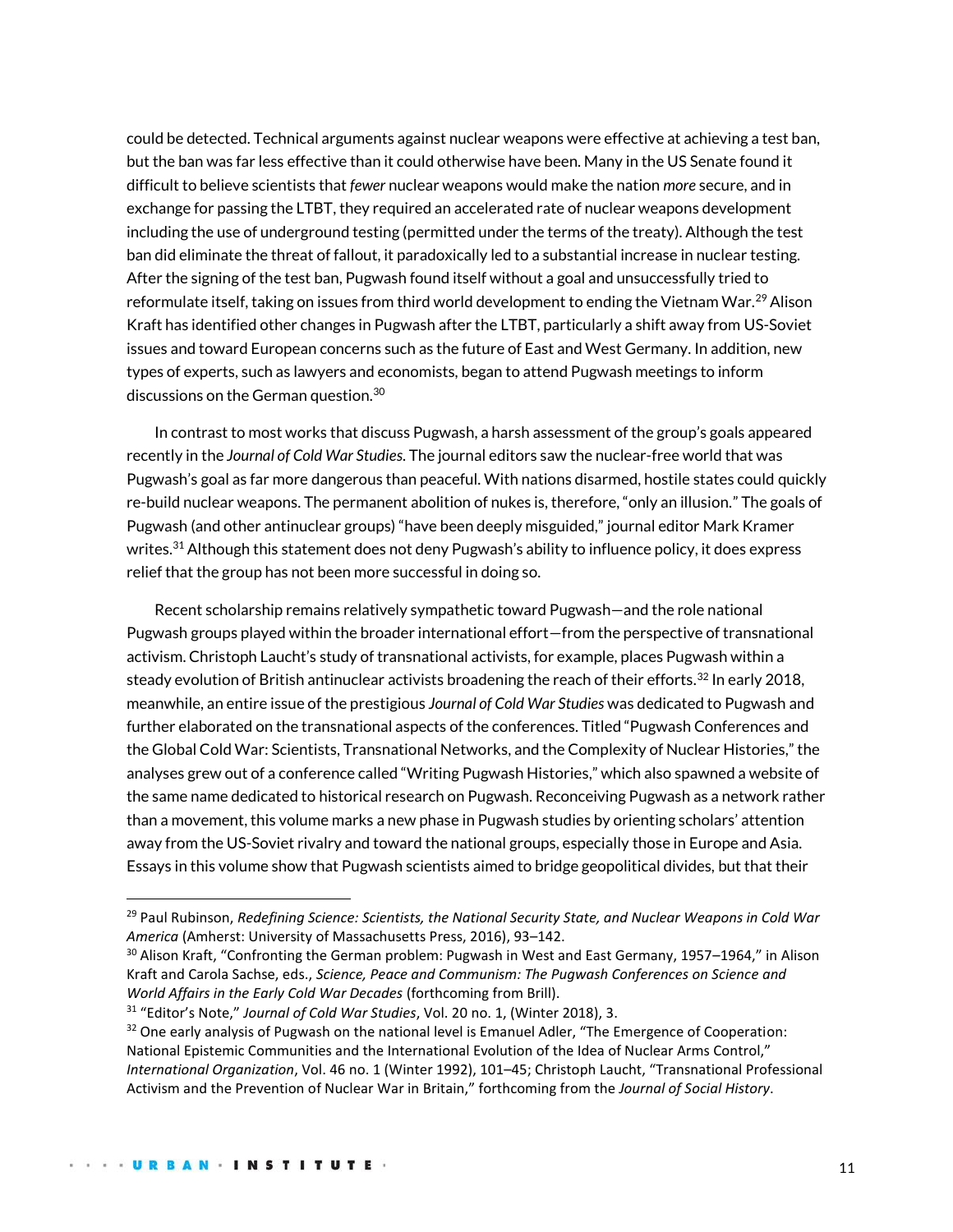views of science were deeply embedded in national interpretations of what science was for. Many governments saw Pugwash as a means to an end, serving their own national interests. But scientists also served as transnational actors who were not necessarily obliged to support their own countries' stances on the Cold War. Putting scientific and social responsibility into practice in Pugwash was contingent upon the political culture of the nation-state as well as the opportunities and constraints that the nation-state put on scientists.<sup>33</sup>

The Austrian government, for example, set out to establish itself as an international science hub in the late 1950s by bringing the International Atomic Energy Agency (IAEA) headquarters to Vienna in 1957 and hosting a Pugwash Conference the following year. But the institutional nature of the IAEA conflicted with the transnational efforts of Pugwash. The officials of the IAEA wanted to set nuclear norms and agendas themselves, fearing the informal network of Pugwash scientists doing so. The IAEA therefore distanced itself from Pugwash's disarmament proposals while establishing boundaries between transnational actors and official institutions.<sup>34</sup> Similarly, West German scientists were ambivalent toward Pugwash because their nation prioritized national goals for West German science rather than international cooperation.<sup>35</sup>

In Britain, meanwhile, Pugwash emerged in direct opposition to government interests. As Britain pursued thermonuclear development, the issue of global fallout allowed scientists to "reach across Cold War divides to confront and discuss the scientific, political, and ethical issues posed by the hydrogen bomb." Rotblat and Russell publicly discussed the dangers of nuclear weapons, making concern about fallout a part of everyday life in Britain, and establishing a "fraught relationship" between the British government and dissenting scientists. From this conflict the Pugwash conferences were born.<sup>36</sup>

In Asia, national Pugwash groups worked both for and against the goals of international Pugwash. In the 1970s, Pugwash's relationship with Chinese scientists mirrored the efforts at rapprochement between the United States and the People's Republic of China. In order to get China more involved, Pugwash offered financial assistance to Chinese scientists in the 1980s and put Chinese scientists on the Pugwash Council (formerly the Continuing Committee). Japan's Pugwash group, meanwhile, was distinctive because of its disagreement with the international group. Unlike many elite scientists, Japanese scientists opposed nuclear deterrence entirely, and helped bring about a new phase in the Japanese antinuclear movement. As Pugwash arms control proposals usually sought to stabilize nuclear

<sup>&</sup>lt;sup>33</sup> Alison Kraft et al., "Introduction," 4, 24, 27.

<sup>&</sup>lt;sup>34</sup> Elisabeth Röhrlich, "An Attitude of Caution: The IAEA, the UN, and the 1958 Pugwash Conference in Austria," *Journal of Cold War Studies*, Vol. 20 no. 1, (Winter 2018), 32, 34, 56, 57.

<sup>35</sup> Carola Sachse, "The Max Planck Society and Pugwash during the Cold War: An Uneasy Relationship," *Journal of Cold War Studies*, Vol. 20 no. 1, (Winter 2018), 170–71.

<sup>&</sup>lt;sup>36</sup> Alison Kraft, "Dissenting Scientists in Early Cold War Britain: The 'Fallout' Controversy and the Origins of Pugwash, 1954–1957," *Journal of Cold War Studies,* Vol. 20 no. 1, (Winter 2018), 61, 98.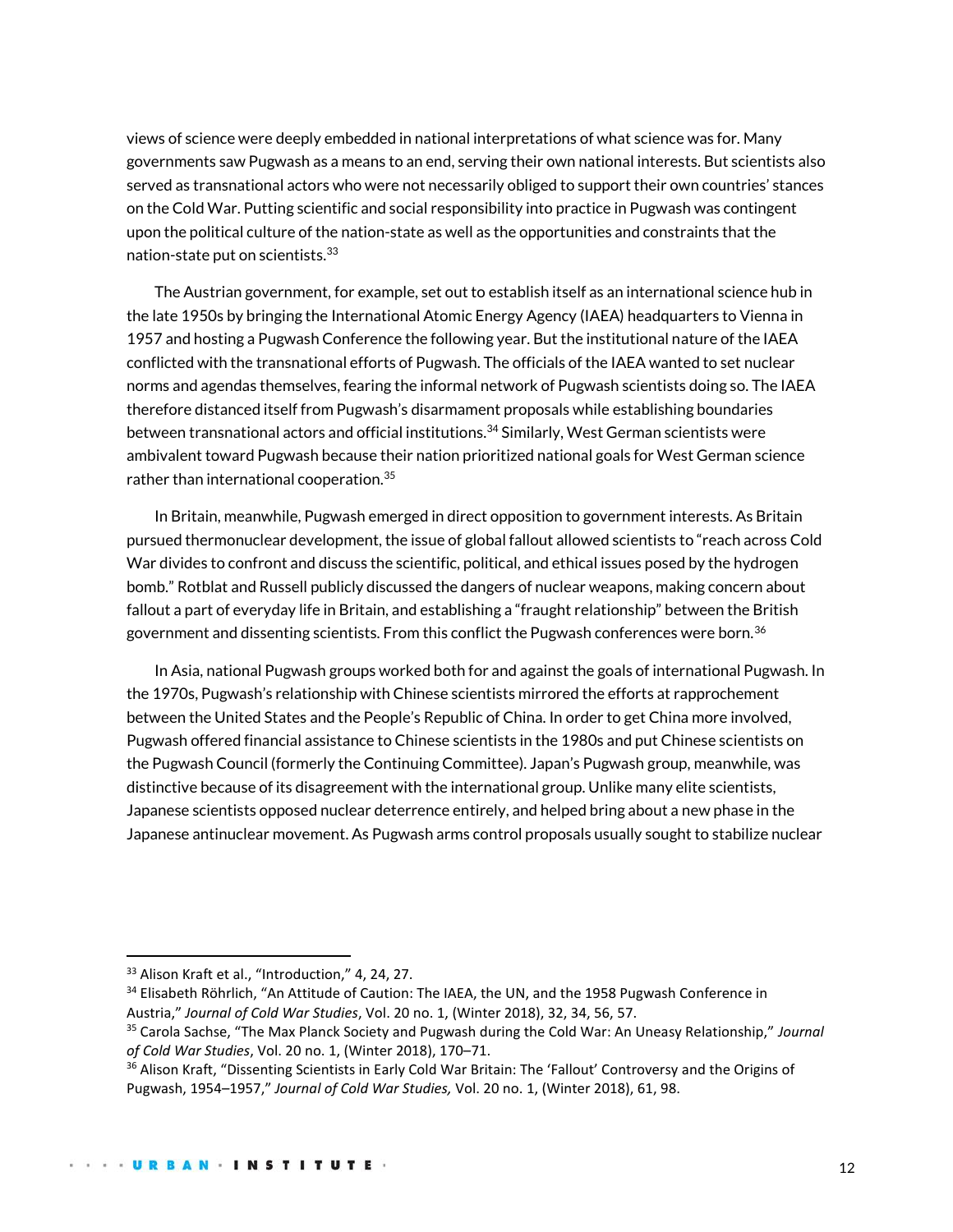deterrence, Japanese Pugwash scientists found themselves in strong disagreement with the international organization.<sup>37</sup>

#### Communism, Anticommunism, and Funding

During its first decade, Pugwash faced accusations of allowing its conferences to be hijacked by Soviet agents masquerading as scientists and spreading propaganda. Even within Pugwash, scientists differed in their assessments of Soviet scientists' ability to speak freely.<sup>38</sup> With the benefit of hindsight, historians are beginning to address these questions, which bear directly on the credibility of Pugwash and its claim to having helped the cause of nuclear arms control during the Cold War. The forthcoming volume *Science, Peace, and Communism: The Pugwash Conferences on Science and World Affairs in the Early Cold War Decades*, as well as other essays, look at national Pugwash groups around the world and how they dealt with both communism and anticommunism.

Resolving the legitimacy of the Pugwash conferences is a question of primarily historical interest rather than a challenge to the group's achievements—it is not as though the LTBT will be abrogated just because a historian finds that Soviet scientists manipulated the Pugwash conferences. But the group faced criticism about the role of Soviet scientists at the meetings and questions about whose interests they represented. Such questions were often couched in Red Scare rhetoric, but the Soviet government did cynically pursue peace initiatives in the late 1950s and early 1960s to justify their own weapons development and resumption of nuclear testing. The massive Soviet-backed World Peace Council (WPC) was created for that purpose, blaming the United States for the arms race and claiming that because of imperialist nuclear weapons, the Soviet Union had no option but to build (and test) nuclear weapons of its own. During the 1960s, however, the WPC was struggling, which led to a search for a possible replacement; Pugwash was seen by some Soviet officials as potentially serving this purpose. Some US politicians certainly saw Soviet scientists at Pugwash as mere stooges and US participants as their gullible dupes. According to Senator Thomas J. Dodd (D-CT), Communist scientists arrived at Pugwash conferences as "captive[s] of an inflexible political dogma," and hoped "to shape and exploit the conference in a manner which [would] best serve the ends of Soviet imperialism." <sup>39</sup> But such hyperbole has been disproved by primary and secondary accounts. Although Western scientists recognized that Soviet scientists worked under severe restraints (their translators were often KGB agents, for example), they managed in general to communicate freely and effectively, establishing mutual trust and legitimate arms control proposals such as the LTBT and ABM Treaty. In fact, if there had not been such paranoia, Pugwash might have been even more influential, as President Lyndon Johnson distanced his administration from Pugwash—and thus diminished scientists' influence—for fear of congressional backlash.

<sup>&</sup>lt;sup>37</sup> Akira Kurosaki, "Japanese Scientists' Critique of Nuclear Deterrence Theory and its Influence on Pugwash, 1954–1964," *Journal of Cold War Studies,* Vol. 20 no. 1, (Winter 2018), 102–03; Gordon Barrett, "Minding the Gap: Zhou Peiyuan, Dorothy Hodgkin, and the Durability of Sino-Pugwash Networks," in Alison Kraft and Carola Sachse, eds., *Science, Peace and Communism*.

<sup>38</sup> Wittner, *Resisting the Bomb*, 294.

<sup>&</sup>lt;sup>39</sup> The Pugwash Conferences: A Staff Analysis, Internal Security Subcommittee, 87<sup>th</sup> Congress, 1<sup>st</sup> session (Washington: Government Printing Office, 1961), 1.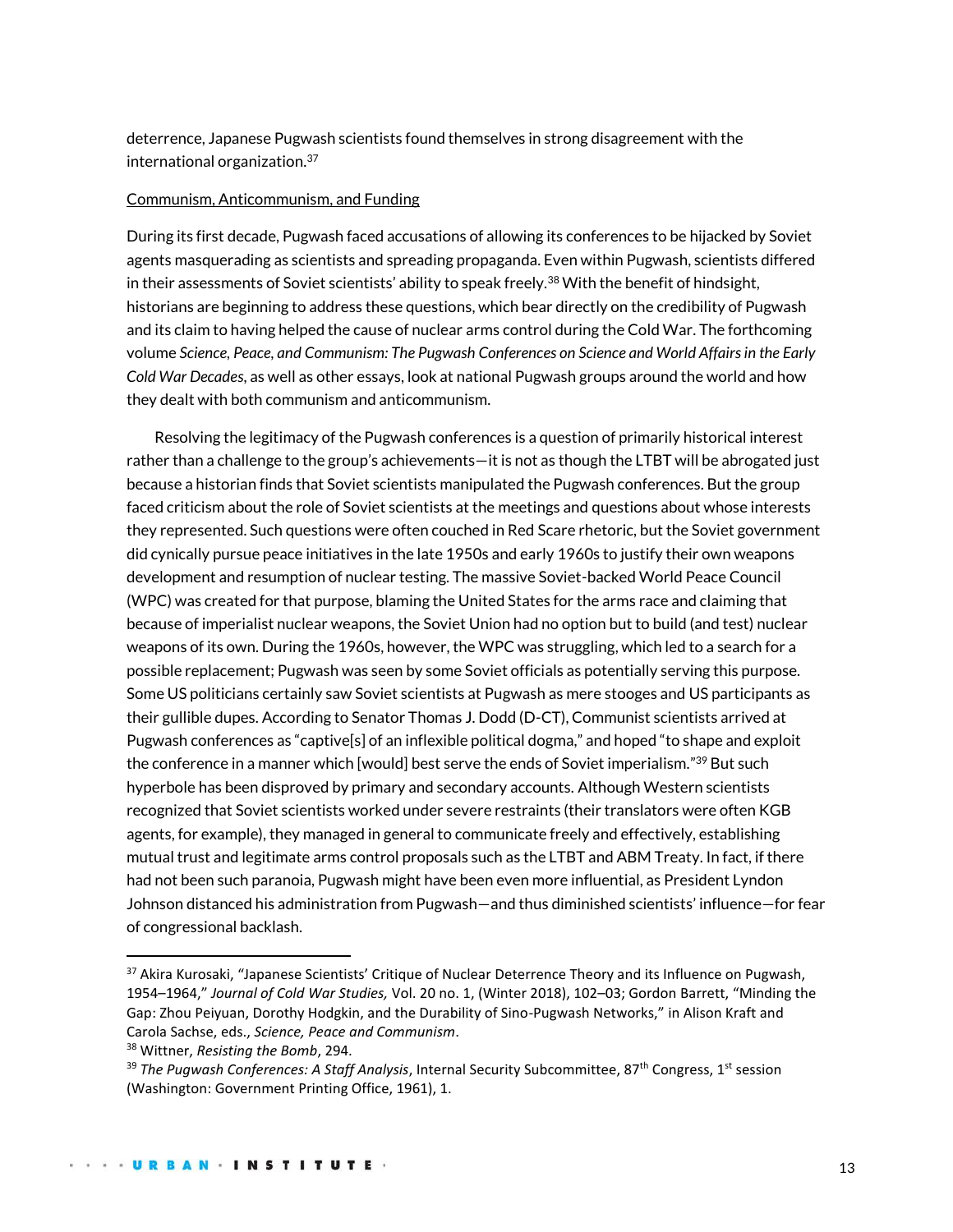Some of the case studies in *Science, Peace, and Communism* challenge Western Cold War views that Soviet scientists were mere vessels of Soviet propaganda. Fabian Luescher finds that Soviet scientists were indeed direct conduits to Soviet policymakers but managed to remain loyal both to their party as well as to the values of Pugwash and the scientific community. An analysis of Czech and Polish Pugwash by Doubravka Olšáková, meanwhile, argues that although Soviet authorities did attempt to assert control over Pugwash participants, scientists were nonetheless able to use the conferences to link to international science and shift public perceptions of scientists in non-liberal societies. She details how Soviet-bloc scientists increased their involvement with the World Federation of Scientific Workers (WFSW), a Marxist scientists' organization based in Britain in the 1960s. At this time, the WFSW saw Eastern European scientists as reluctant to be socially engaged and worked to get greater numbers of them involved in Pugwash. The WFSW offered these scientists a different model of dialogue between scientists and policymakers, one in which scientists were not mere government mouthpieces. This led to growing independence among scientists, as when Czech and Polish Pugwash participants pressured the Czech Communist Party to convene a conference on European security. For many East European researchers, Pugwash "represented a new stimulus for international cooperation [whose] initiatives were welcomed and even expanded [upon]." But these activities reached their limits in 1968, when the Brezhnev regime cracked down upon the nascent independence of Eastern Europe, epitomized by the crushing of the Prague Spring. After 1968, the Soviets saw Pugwash as "purely an instrument for providing relatively easy access to influential scientists," as well as a way for the Soviets to influence discussions of Central Europe.<sup>40</sup> Such interference, however, mirrored similar efforts in the United States and Britain to score Cold War points at the conferences.

The Soviets, at least, hoped merely to sway the conferences rather than subvert them. The same cannot be said of the People's Republic of China, whose leaders looked to cynically exploit Pugwash just as Western leaders feared. During the early 1960s, Chinese government officials saw Pugwash as a way to burnish China's international image and peace credentials, trying to connect the official PRC government with organizations abroad and overcome their international isolation. The PRC accordingly deployed intellectuals to operate in the Pugwash sphere and worked hard to portray Chinese Pugwash scientists as independent. They were nothing of the sort. China used foreign individuals and networks to its own advantage, sending official scientists to a nongovernment meeting and ultimately quitting Pugwash after creating a nuclear weapon. For China in the 1960s, Pugwash was simply useful to "obscure China's nuclear ambitions, increase its influence among the global Left, and generally improve its image overseas."<sup>41</sup>

<sup>40</sup> Fabian Luescher, "Party, Peers, Publicity: Overlapping loyalties in early Soviet Pugwash," and Doubravka Olšáková, "Czechoslovak Ambitions and Soviet Politics in Eastern Europe: Pugwash and World Federation of Scientific Workers in 1950s and 1960s," both in Alison Kraft and Carola Sachse, eds., *Science, Peace and Communism*; Doubravka Olšáková, "Pugwash in Eastern Europe: The Limits of International Cooperation Under Soviet Control in the 1950s and 1960s," *Journal of Cold War Studies,* Vol. 20 no. 1, (Winter 2018), 211, 238–39.

<sup>41</sup> Gordon Barrett, "China's 'People's Diplomacy' and the Pugwash Conferences, 1957–1964," *Journal of Cold War Studies,* Vol. 20 no. 1, (Winter 2018), 140–44, 168.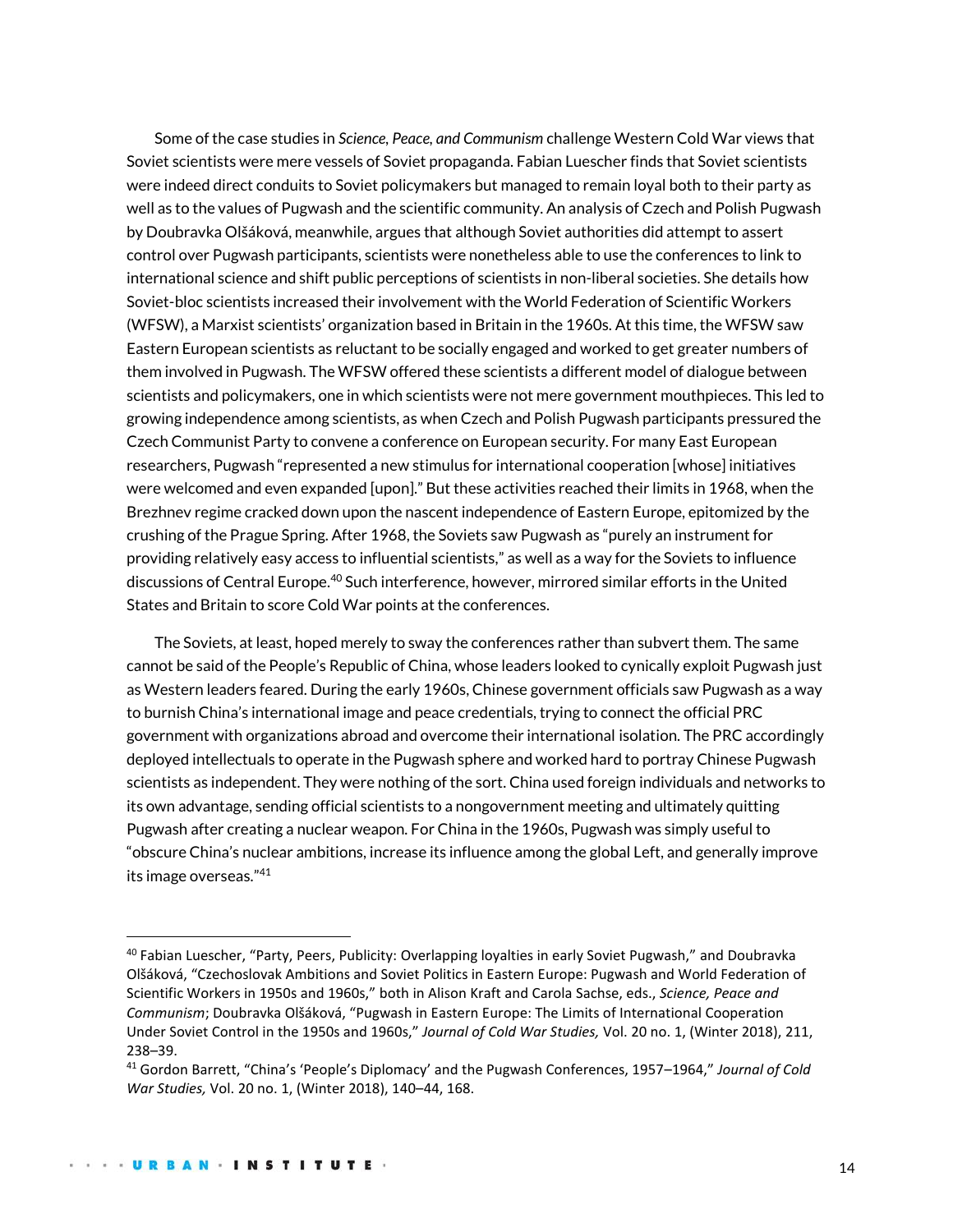My own contribution to the volume examines the effects of Pugwash critics from the American Left and Right. US anticommunists encouraged US leaders to distance themselves from Pugwash and made it difficult for the scientists to hold conferences in the United States, while accusations from the Far Left cast the group as a propaganda tool of the CIA. Evidence from the personal papers of Bernard Feld, MIT physicist and longtime head of the US Pugwash group, reveals that such suspicions were unwarranted, and shows US Pugwash scuffling throughout the 1960s for funding amid anticommunist attacks and competing with other causes (especially civil rights) for scant donations.<sup>42</sup>

Anticommunism most directly affected Pugwash's ability to raise money by dividing the group from its original benefactor, Cyrus Eaton. Eaton's seemingly limitless supply of money had provided a location, amenities, lodging, and office management staff for several Pugwash conferences—and even the use of Eaton's private jet to fly Rotblat from London to North America—but his friendly relations with Khrushchev, as well as his receipt of the Lenin Peace Prize in 1960, led anticommunists to attack the group. Pugwash scientists themselves grew irritated with Eaton's penchant for publicity (especially his desire to speak at the conferences) and they bemoaned being tainted by their association with him, though they were loath to lose access to his funds. Pugwash nevertheless distanced itself from Eaton's "moronic mentality" and his "particularly embarrassing" support of Pugwash, in the words of the head of US Pugwash Eugene Rabinowitch. In fact, after the first conference, US Pugwash attempted to rename itself the Conferences on Scientific and World Affairs because of the "odious" connotations of the term "Pugwash." In his histories of Pugwash, Rotblat treats Eaton much more gently, explaining that the group simply did not want to rely so heavily on one person for so much funding.<sup>43</sup>

When Pugwash did eventually reject Eaton as a sponsor, it struggled to find other sources of funding. Rotblat's histories reveal a substantial fixation on funding for Pugwash as a whole, primarily because it was so scarce. He writes that among all the difficulties of conference planning, "one of the greatest was the financial aspect." While planning the second conference in 1958, a lack of funds "compelled" the Continuing Committee to approach Eaton once again. Eaton gladly paid, but insisted that the meeting take place again in Canada. For Pugwash's first meeting in Europe, also in 1958, Rotblat writes that it was "not at all clear how to finance such a large gathering." The total cost of a Pugwash conference remains unclear, though the group did seek \$100,000 for the 1961 conference in the United States, an amount which would not have included travel for the participants. (The Ford Foundation provided most of the money for that conference.) In 1962, Pugwash planned a meeting in London; the Royal Society sponsored the conference and raised donations through a public appeal and individual letters to various firms and foundations. This action netted the conference £11,000, an amount deemed "not sufficient," with the result that Pugwash could offer housing only to those who really needed it. The Organizing Committee for each conference "usually" managed to get grants for housing and organizing expenses, which included the "very large" costs of interpreters (Soviet scientists

<sup>42</sup> Paul Rubinson, "American Scientists in 'Communist Conclaves': Pugwash and Anticommunism in the United States, 1957–1968," in Alison Kraft and Carola Sachse, eds., *Science, Peace and Communism*.

<sup>&</sup>lt;sup>43</sup> Carola Sachse, "Patronage Impossible: Cyrus Eaton and 'His' Pugwash Scientists," in Alison Kraft and Carola Sachse, eds., *Science, Peace and Communism*; Brown, *Keeper of the Nuclear Conscience*, 156; Rubinson, *Redefining Science*, 120, 124; Underwood, *Joseph Rotblat*, 42; Rotblat, *Pugwash: The First Ten Years*, 34.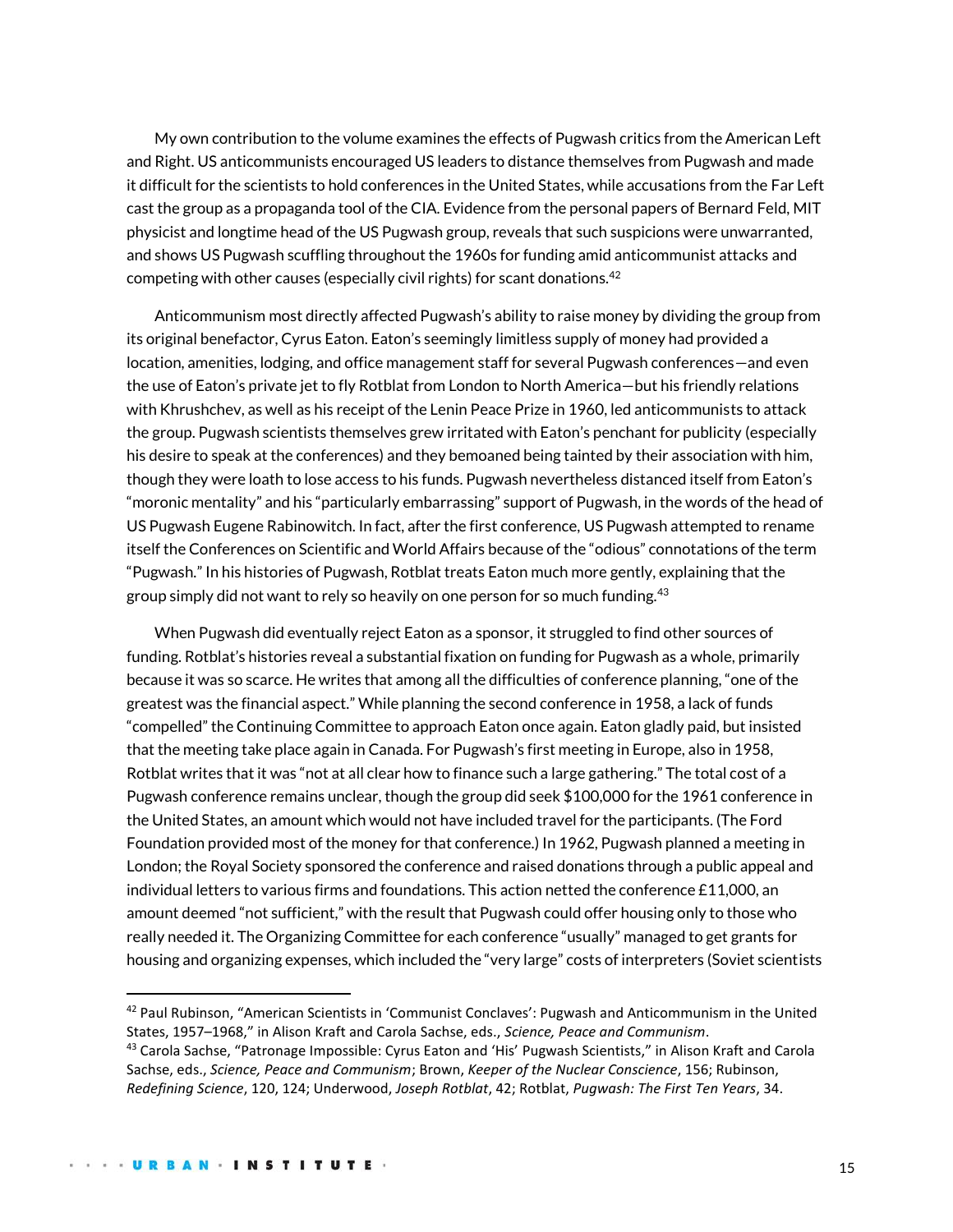brought their own, which saved some money) and the translation of conference papers (which were translated only into English, the official language of the conferences, as another way to reduce expenses). Getting to the conferences also posed a substantial financial barrier; most scientists could not afford to travel abroad—"even in the economy class," Rotblat wrote, in one of his more tone-deaf statements. National groups paid for their own scientists' travel. If a participant had no other sources of funding, the Continuing Committee attempted to supplement their travel fare, but a shortage of travel money meant that fewer scientists could take part in Pugwash, especially those from remote countries. In the late 1950s and early 1960s, other sources of funding included the Theodor-Körner Foundation, the Soviet Academy of Sciences, the Ford Foundation, the New Hope Foundation, the William Swartz Foundation, and various individuals donating anywhere from \$10 to \$100.<sup>44</sup>

Funding varied among national groups. Soviet Pugwash, connected as it was to the Soviet government, always found money to attend and host conferences. Austria, for its part, raised money from industrialists eager to boost their nation's credibility as a tech-savvy, neutral, democratic nation, while Danish Pugwash once failed to secure funding for a conference, forcing the French group to take over hosting duties.<sup>45</sup> Usually, the most prominent scientific society in the host nation provided sponsorship, as with conferences in Dubrovnik, Yugoslavia, in 1963; Karlovy Vary, Czechoslovakia, in 1964; Venice, Italy, in 1965; and Sopot, Poland, in 1966. Universities chipped in as well, as with the 1966 Addis Ababa, Ethiopia, conference, sponsored by Haile Selassie I University and Foundation, which provided "full hospitality" for participants. Rotblat was not always forthcoming about funding sources: while Homi Bhaba helped raise funds for housing and organization of the 1964 Udaipur, India, conference, the Organizing Committee also received a £6,000 grant for travel from an unnamed source. UNESCO and the Carnegie Endowment provided an unknown amount of travel funds over the years, as did the ever-vague "other sources."<sup>46</sup>

Aside from conferences and national groups, the central Pugwash office in London also faced financial distress. Rotblat, who ran Pugwash out of his academic office at St. Bart's Hospital in London, struggled to keep international Pugwash based in London but was kept afloat with money from the United States and the Soviet Union (although Western Pugwash officials complained about the Soviet use of rubles instead of a more reliable currency).<sup>47</sup> Rotblat did almost all the organizational work, relying heavily on the efforts of a St. Bart's secretary. Although a central office was necessary, one was not acquired for years after Pugwash's founding, "owing to the uncertain financial prospects," as Rotblat put it. He described the Central Office budget as "very low," consisting of what could be raised from individual donations and other "shoestring arrangements." Although a public relations expert had been appointed in 1960 and successfully solicited donations, he resigned in 1962 and was not replaced, for reasons unexplained. The Central Office budget went mostly toward printing the Conference

<sup>44</sup> Rotblat, *Pugwash: The First Ten Years*, 13, 19–20, 23, 25, 27, 31, 143–44.

<sup>45</sup> Silke Fengler, "Pugwash and the Austrian Ambivalence towards the Communism Question, 1950s–1960s," in Alison Kraft and Carola Sachse, eds., *Science, Peace and Communism*; Röhrlich, "An Attitude of Caution," 56; Rotblat, *Scientists in the Quest for Peace*, 73.

<sup>46</sup> Rotblat, *Pugwash: The First Ten Years*, 41, 44, 46, 49, 51, 53, 55–56, 59.

<sup>47</sup> Rotblat, *Pugwash: The First Ten Years*, 13; Brown, *Keeper of the Nuclear Conscience*, 209–14.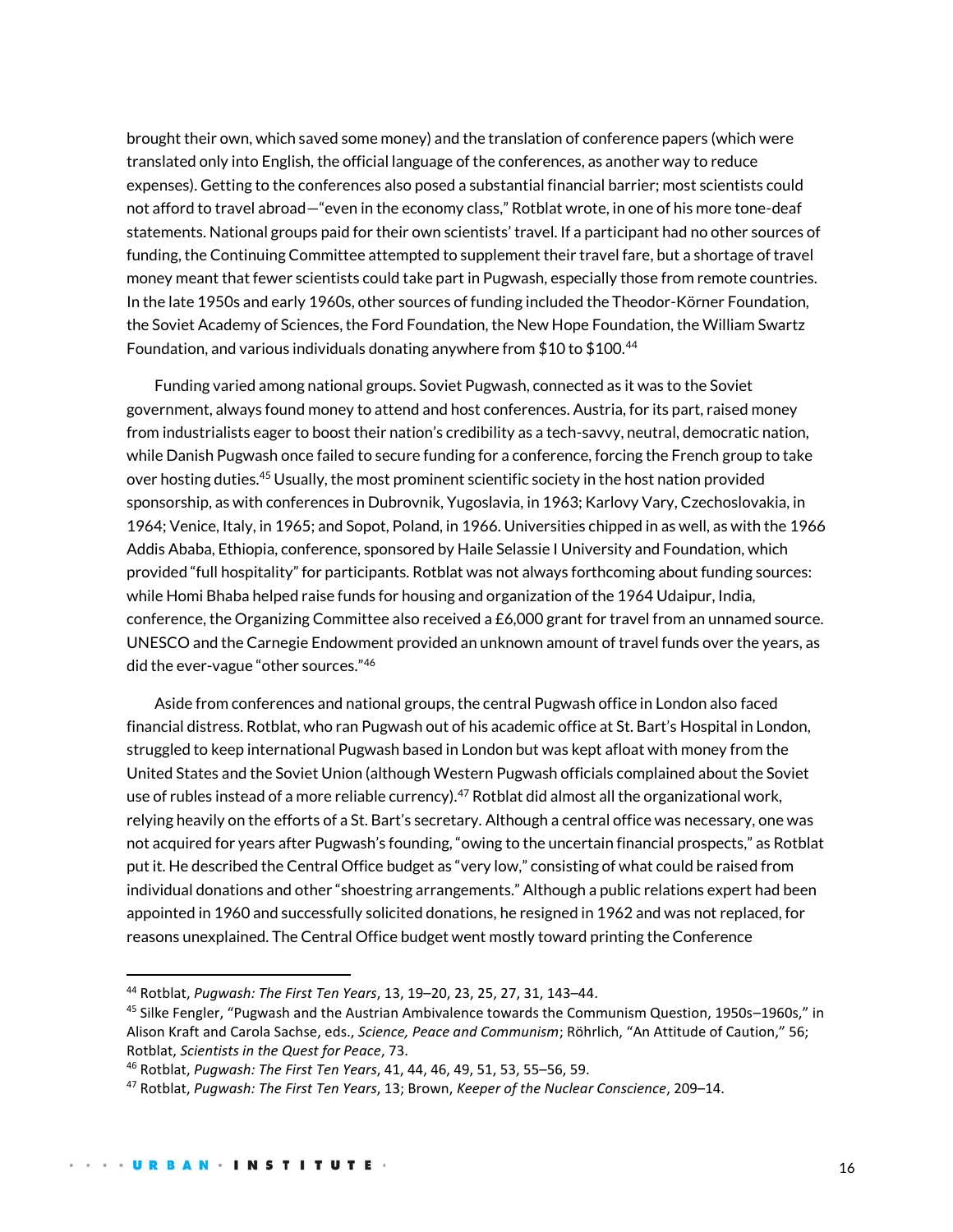Proceedings, the *Pugwash Newsletter*, and travel expenses. As the 1960s went on, the Central Office's budget of £4,000 pounds per year came from the American Academy of Arts and Sciences (AAAS), the Soviet Academy of Sciences, and public appeals in Britain, with other contributions trickling in from individuals and national groups. In the early 1970s, Rotblat wrote that the Central Office received \$18,000 per year from the same sources.  $48$ 

My own research into the finances of US Pugwash provides more details about the sources of funding, at least for the US group. In September 1962, US Pugwash had, according to Feld's records, \$35,805 in the coffers. The money came from a variety of foundations, including \$2,000 from the Christopher Reynolds Foundation; \$5,000 from the Danforth Foundation; \$2,500 from the Carnegie Endowment for International Peace; \$3,000 from the Edgar Stern Fund; \$2,000 from the Atomic Scientists Foundation; and \$1,200 from Cyrus Eaton. Pugwash had less success with other potential funding sources; in 1962 and 1963 the Rockefeller Foundation turned down a Pugwash request by explaining that the foundation did not support conferences.<sup>49</sup>

Funding requests provide a sense of what US Pugwash required financially in the 1960s. In 1963, its leaders estimated that they would need a budget of \$50,000. Most years, however, the group would be forced to make do with roughly half that amount. By the end of 1964, for example, US Pugwash ended up with \$21,000 in income and spent all but \$500 of it. While financially stable in 1964, Feld had already begun to worry about the next year, writing to Paul Doty that "the need remains acute." 1965 was indeed precarious. By October the group had taken in \$27,793.56, with \$15,375.50 in expenses, leaving \$12,418.06. Feld could count on \$5,000 from the Christopher Reynolds Foundation, bringing its remaining total up to \$17,418.06, but with \$26,450 in upcoming expenses, the group faced a \$9,000 shortfall. The situation improved in 1966, as US Pugwash had \$45,000 on hand by the end of March.<sup>50</sup>

In an appeal for funds in 1964, Pugwash participant Harrison Brown explained Pugwash's financial precariousness: "The American Pugwash group has been attempting to diversify its sources of funds ever since it ceased accepting Mr. Eaton's sponsorship. [But] success has been modest." U.S. Pugwash made do with small grants from a variety of sources. Over the next four years, the Christopher Reynolds Foundation and the Edgar Stern Family Fund each pledged \$5,000 a year. The AAAS was also a consistent source of funding and supplied money through various committees, including \$10,000 from the AAAS Committees on Research Funds Grant in May 1964 and an additional \$5,000 for the upcoming conference in 1965. In March 1966, U.S. Pugwash received almost \$10,000 from the AAAS

<sup>48</sup> Rotblat, *Pugwash: The First Ten Years*, 33, 65, 68.

<sup>&</sup>lt;sup>49</sup> Budget, Conference on Sciences and World Affairs, September 24, 1962, Box 41, Folder 429: Fundraising, 1963–1972, 3/3; Kenneth Thompson to Edsall, July 10, 1962, and John Weir to Feld, July 26, 1963, Box 43, Folder 463: Fundraising: Rockefeller Foundation, 1963–1973, Bernard T. Feld Papers, MIT Institute Archives (hereafter BTF Papers).

<sup>&</sup>lt;sup>50</sup> Feld, undated (1963) draft letter; Feld Memo, December 31, 1964; Feld to Doty, May 11, 1964; Memo from Feld, "Financial Status," October 1, 1965; Financial Report on Pugwash-COSWA for the period of 1 April 1965– 31 March 1966, Box 41, Folder 429: Fundraising, 1963–1972, 2/3, BTF Papers.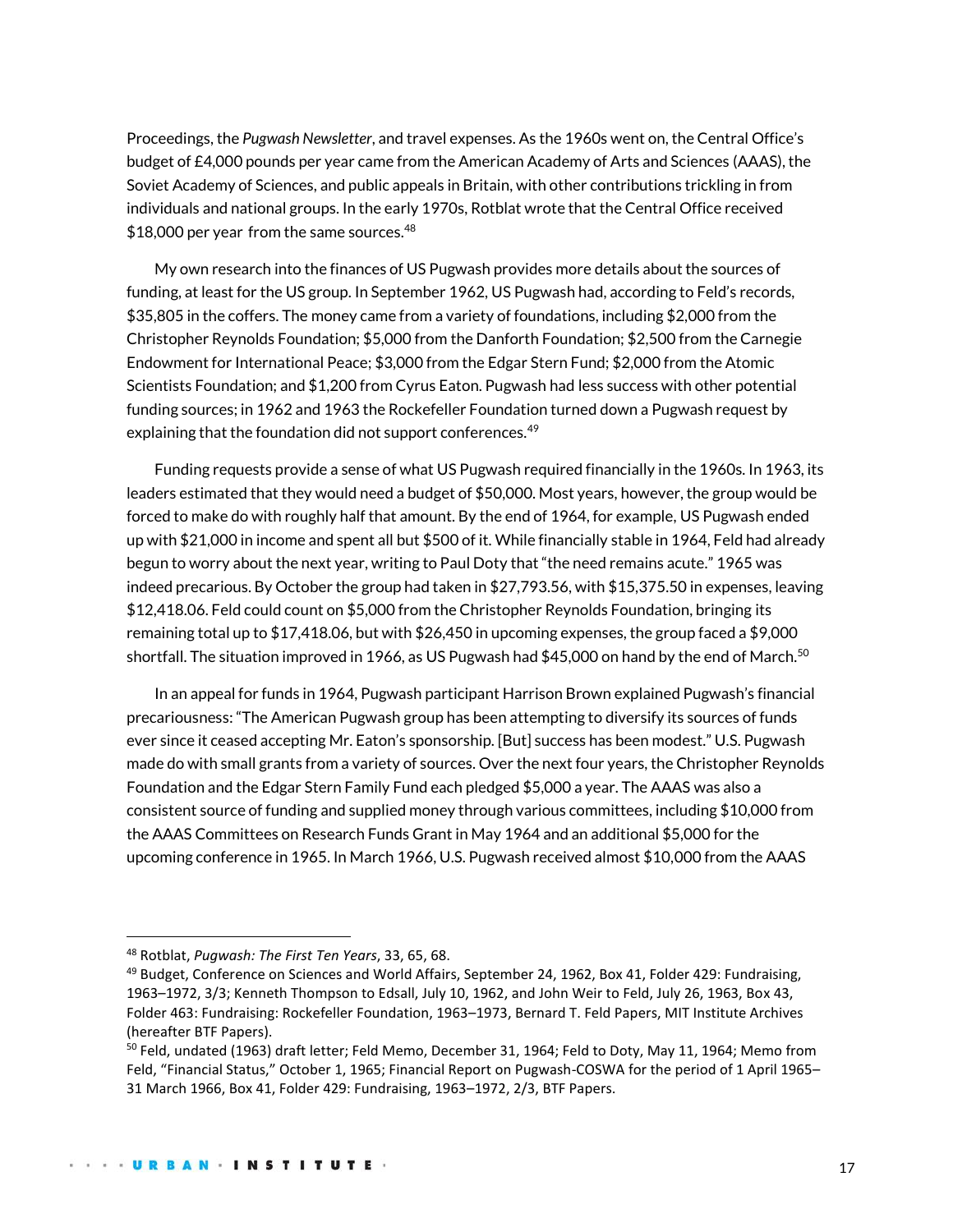Permanent Science Fund.<sup>51</sup> The financial situation improved in 1965 and 1966, when the Ford Foundation began to supply substantial assistance, including, at one point, about \$20,000 per year. Other Ford money made its way to Pugwash via the AAAS (\$2,000), the NAS (\$2,500), and the Ford Foundation's International Studies of Arms Control (\$2,000). Also in 1965 and 1966, \$5,000 grants came from the American Committee for the Weizmann Institute for Science, and \$4,000 from the Institute of International Education. In July 1968, the William and Mary Swartz Foundation provided \$15,000. In 1970, US Pugwash had \$20,000 from the Ford Foundation as well as a grant from the Adlai Stevenson Foundation to cover conference expenses.<sup>52</sup>

Pugwash seems to have been almost constantly in danger of insolvency; money for staff, office space, conferences, and travel rarely came easy. Most scholarly works, however, largely ignore Pugwash finances and emphasize the change achieved at Pugwash conferences by the informal communication between scientists and subsequent pressure placed on Cold War governments. If primary accounts and secondary scholarship are to be believed, then, a relatively small amount of money enabled notable arms control agreements. Although it helps to keep in mind that Pugwash's influence often depended on the interpersonal networking of elite scientists as well as world leaders' willingness to listen to scientists, an analysis of the extant literature on Pugwash suggests that the costs of the conferences were a relatively small price to pay for helping rid the world of nuclear weapons.

Paul Rubinson is Associate Professor of History at Bridgewater State University in Massachusetts. He is the *author of* Redefining Science: Scientists, the National Security State, and Nuclear Weapons in Cold War America*, published in 2016 by the University of Massachusetts Press, as well as* Rethinking the Antinuclear Movement*, published in 2017 by Routledge.*

<sup>51</sup> Harrison Brown to Agnes Meyer, August 25, 1964; Feld memo to AAAS Pugwash Committee, May 11, 1964; Ralph W. Burhoe, Executive Officer, to David Hunter, Edgar Stern Family Fund, April 21, 1964; Harlow Shapley, Chairman of Committees on Research Funds (AAAS), to Feld, March 19, 1965, Box 41, Folder 429: Fundraising, 1963–1972, 1/3, BTF Papers. Income (1 October 1964–15 September 1965); Financial Report on Pugwash-COSWA for the period of 1 April 1965–31 March 1966, Box 41, Folder 429: Fundraising, 1963–1972, 2/3, BTF Papers.

 $52$  Feld to Doty, May 11, 1964, Box 41, Folder 429: Fundraising, 1963–1972, 1/3, BTF Papers, MIT; Stanley Gordon, Ford Foundation, to Feld, November 18, 1965; Stanley Gordon, Ford Foundation, to Feld, November 18, 1965, Box 42, Folder 447: Fundraising, Ford Foundation, 1968–1971, ½, BTF Papers. Pugwash-COSWA Financial Report 1 April 1965–30 September 1966; Financial Report for the Period of 1 April 1968–31 July 1968, Box 41, Folder 429: Fundraising, 1963–1972, 2/3, BTF Papers.